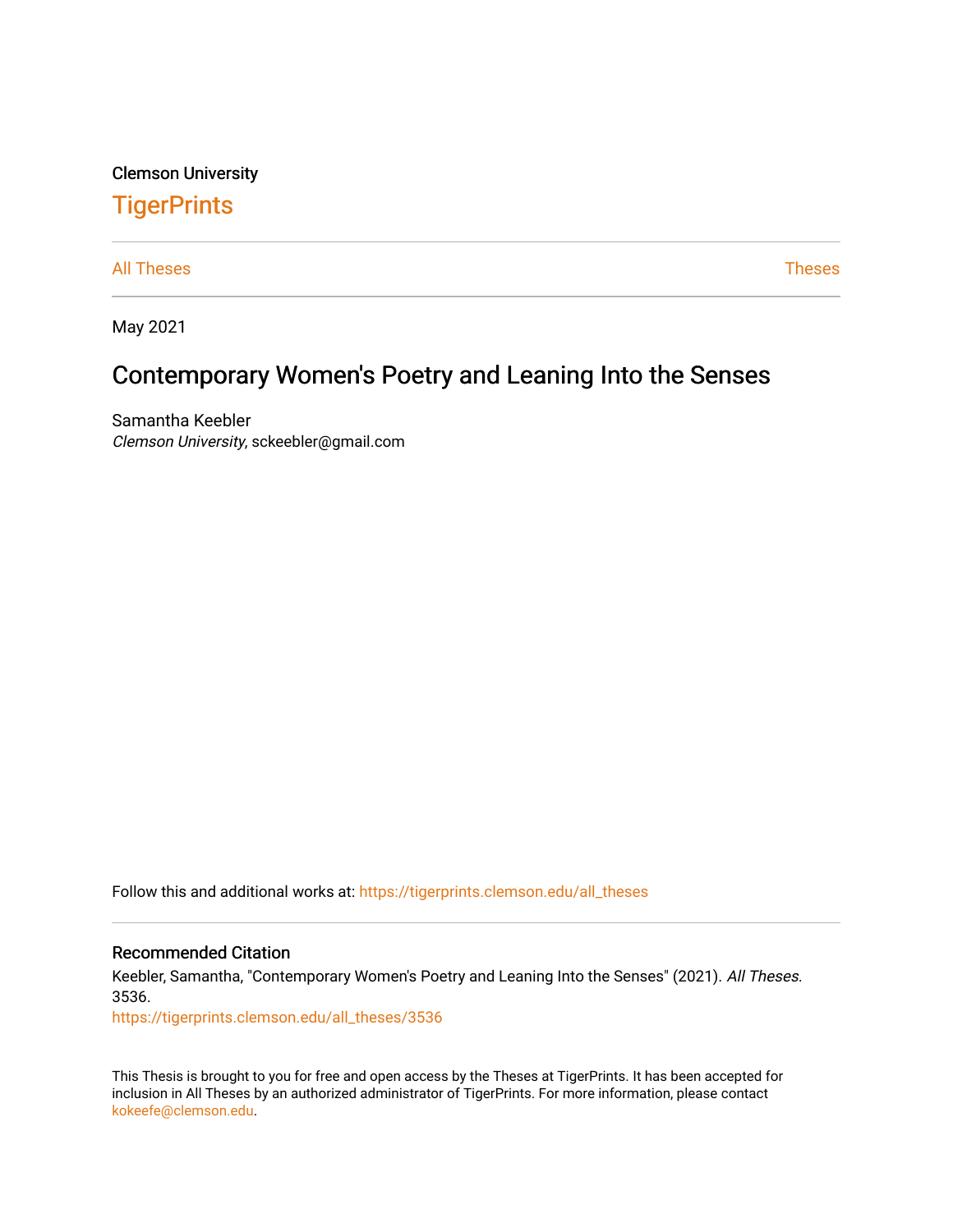## CONTEMPORARY WOMEN'S POETRY AND LEANING INTO THE SENSES

A Thesis Presented to the Graduate School of Clemson University

In Partial Fulfillment of the Requirements for the Degree Master of Arts English

> by Samanther Keebler May 2021

Accepted by: Walt Hunter, Committee Chair Maya Hislop Jamie Rogers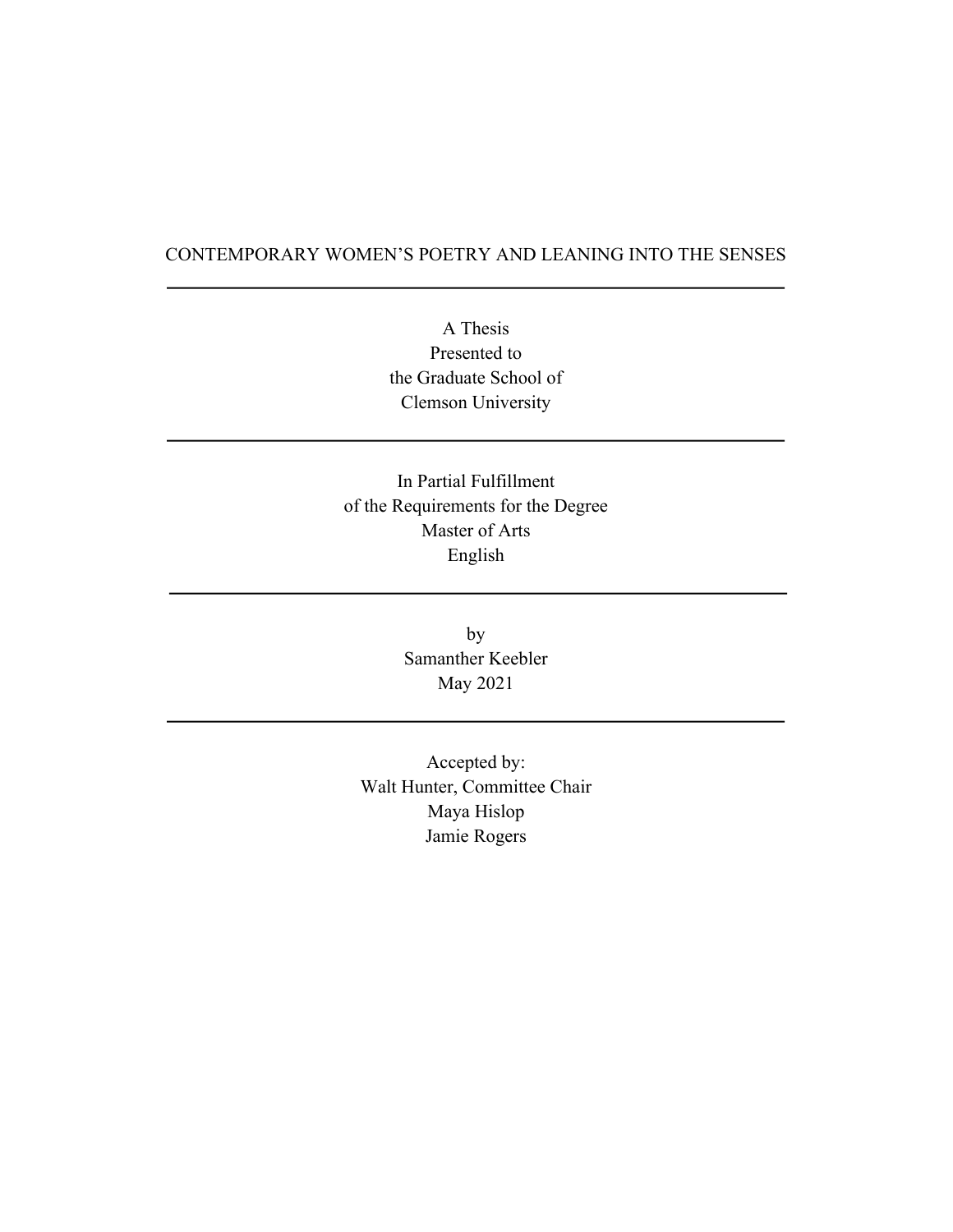#### ABSTRACT

This project reveals the ways in which contemporary women poets return to and embrace the senses. Sensory expression has long been a source of shame, especially for women. Our fear of embracing our bodies and their situation in the world is symptomatic of misogynistic tropes and the phallocentric order. By prioritizing the body, poets like Jorie Graham, Carolyn Forché, and Morgan Parker subvert the patriarchal order and make space for women in the literary canon. They also challenge us to recognize sensuality as a valuable facet of poetic expression, a locus of untapped information, and a great source of power. Taste, touch, smell, sight, and sound offer glimpses into spirituality, mortality, heredity, fear, pain, and love. By incorporating theorists like Audre Lorde, Hortense Spillers, and Helene Cixous, I support these poets in their mission to treat the senses like stepping-stones for self-discovery or self-actualization. It is through this expression that women succeed in what Cixous calls "writing women"– a process that is radical, deconstructive, and always political.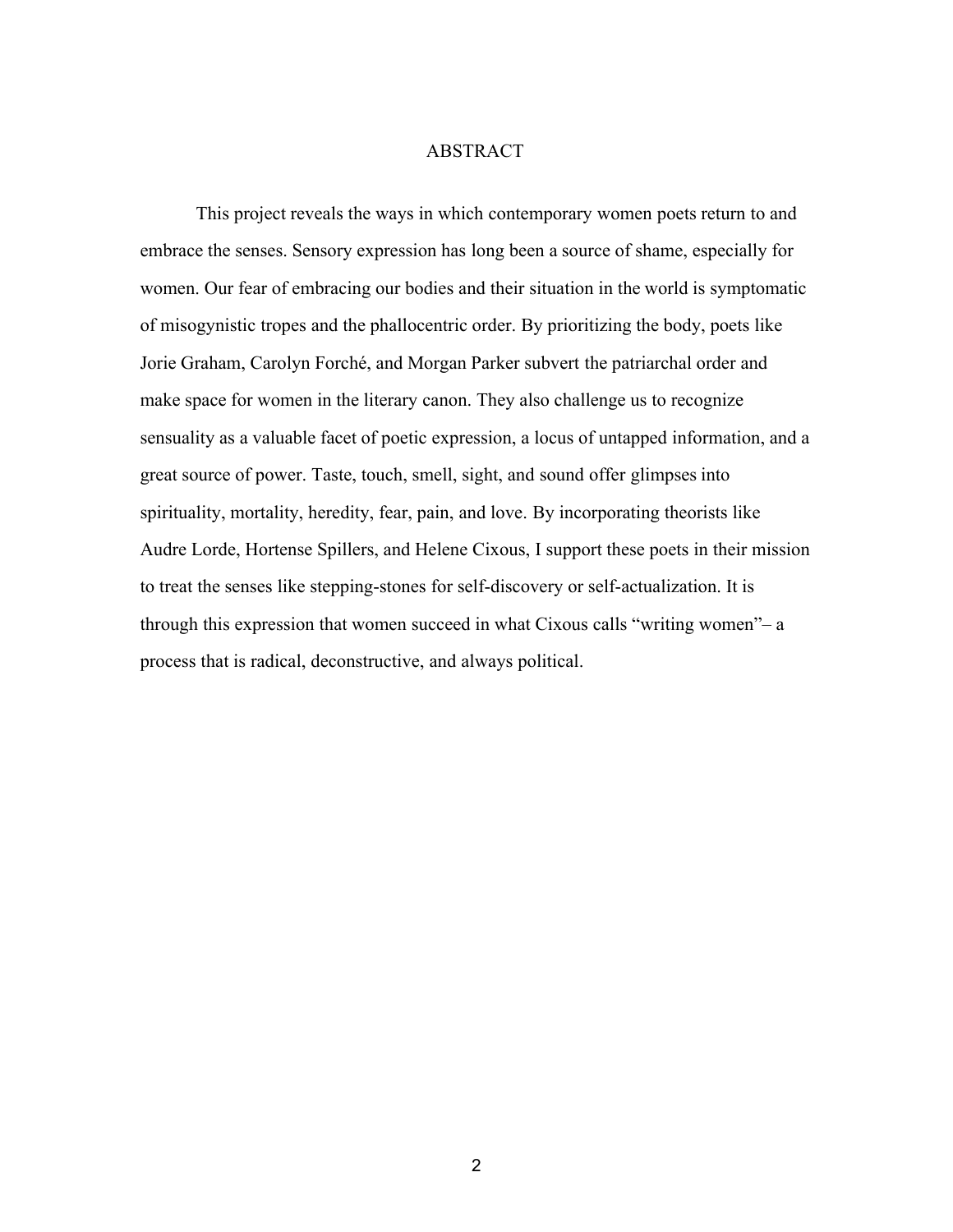# TABLE OF CONTENTS

|                                         | Page |
|-----------------------------------------|------|
|                                         |      |
|                                         |      |
|                                         |      |
| CONTEMPORARY WOMEN'S POETRY AND LEANING |      |
|                                         |      |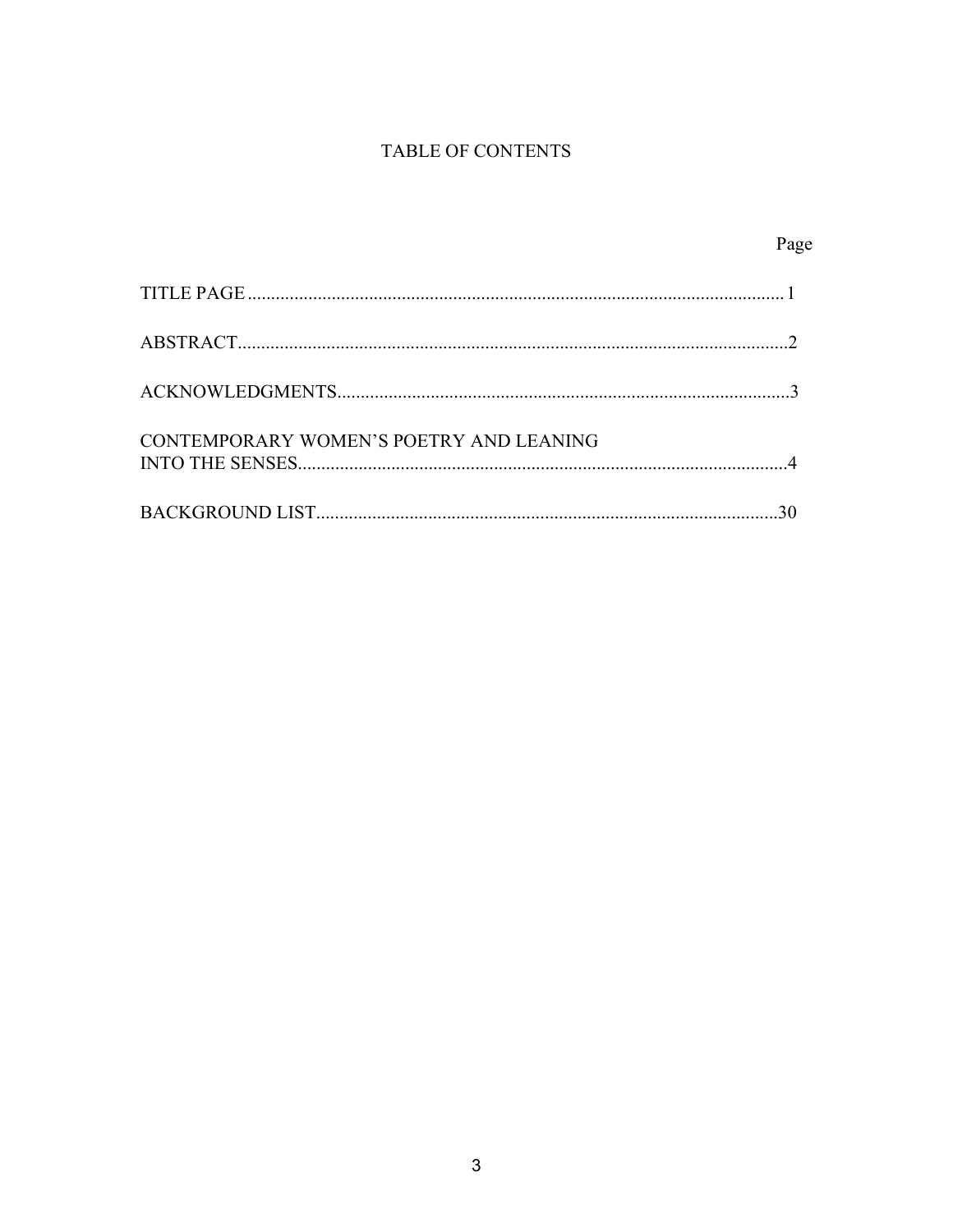#### ACKNOWLEDGMENTS

This project is dedicated to my thesis committee–a trio of brilliant writers, thinkers, and teachers. First, I would like to thank Dr. Maya Hislop for introducing me to Morgan Parker's work and for providing thorough feedback on my drafts. This project would be severely lacking without the inclusion of black women poets and black scholars. I would also like to thank Dr. Jamie Rogers for exposing me to feminist and critical race theorists. A paper cannot contribute to the world unless it recognizes the hard work of its predecessors. Finally, I owe a great deal of gratitude to Dr. Walt Hunter. His insight, guidance, and empathy were crucial to my intellectual and mental wellbeing. Even in the midst of a global pandemic, you all dedicated your time and energy to ensure this project's completion. For this reason, I submit this paper for you.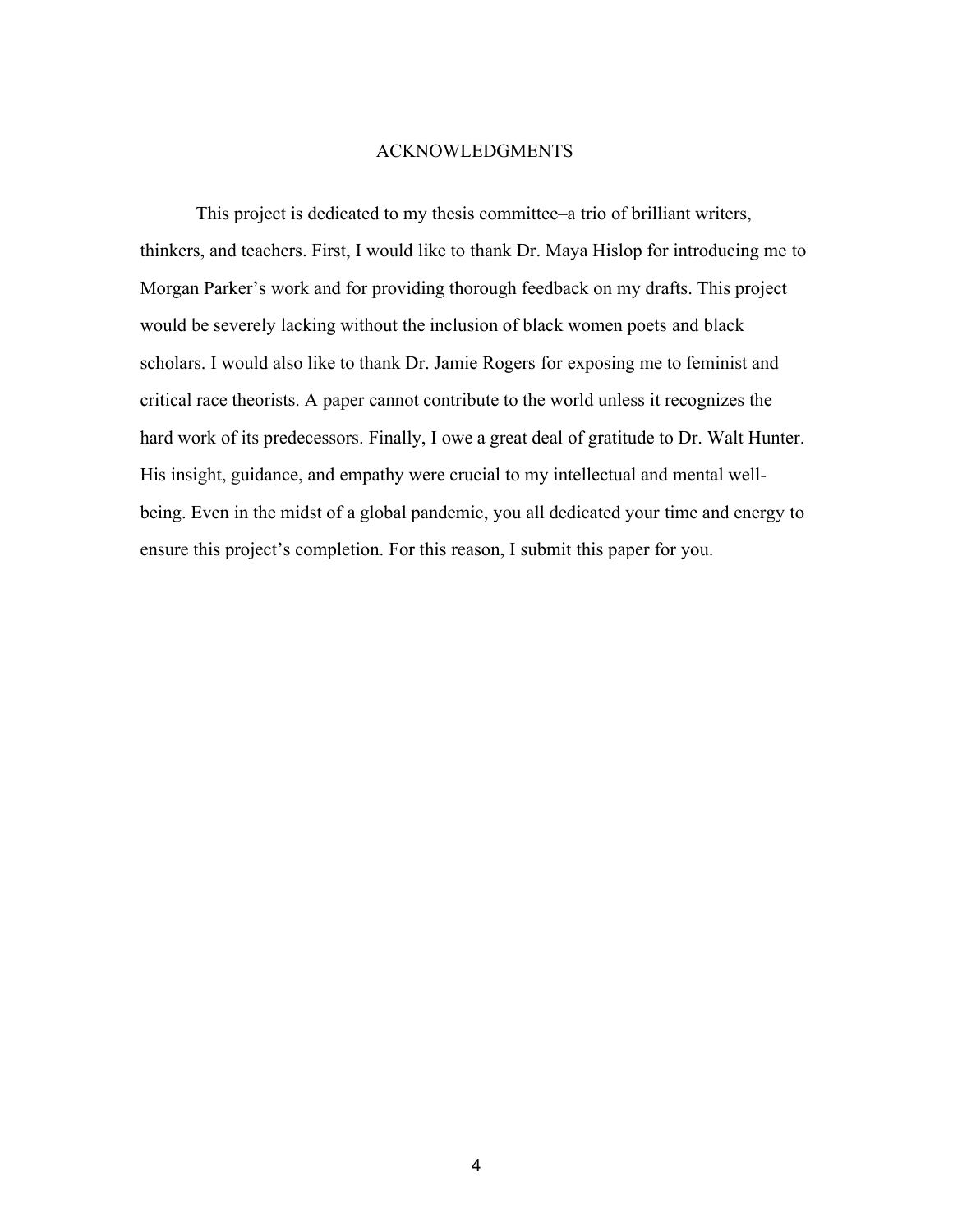### CONTEMPORARY WOMEN'S POETRY AND LEANING INTO THE SENSES

Patterns of sensuality have emerged in contemporary women's poetry. Poets like Carolyn Forché, Morgan Parker, and Jorie Graham return to and embrace sensuality in a way that subverts the patriarchal order, thereby forging something new altogether. Their attention to the senses emphasizes the importance and relevance of the body as a locus of untapped information. Within the body are unspoken, even invisible realities, histories, and traumas. In this way, women's poetry moves not only within and around the body, but beyond it. The personal, as expressed within a poem, then, becomes collective, even political. For instance, a scribbling hand comes to represent mental illness, aging, and family trauma in Jorie Graham's poem "Mother's Hands Drawing Me." An exploration of celebrity and blackness unlocks a deeper desire to assimilate in Morgan Parker's "Magical Negro #89: Michael Jackson in Blackface on a Date with Tatum O'Neal, 1970s." These sensual snippets move past individuals to something expansive and widely felt. This process, attending to the senses and accessing the political through the personal, is what challenges our expectations of women, poetry, and women in poetry.

Literary scholars have long grappled with the senses and their place in poetry. Critics like Susan Stewart, Fiona Macpherson, Rodrick Ferguson, Kevlin Low, and Michelle Coghlan believe the senses and intellect are inextricably linked–like two halves of the same whole. This issue is muddied when accounting for gender. It is true that some male poets faced backlash for supposedly over-indulging in the senses. It might have seemed frivolous, even kitsch to explore bodily experiences as valid components of poetry. Women writers, however, had to contend with more insidious obstacles like the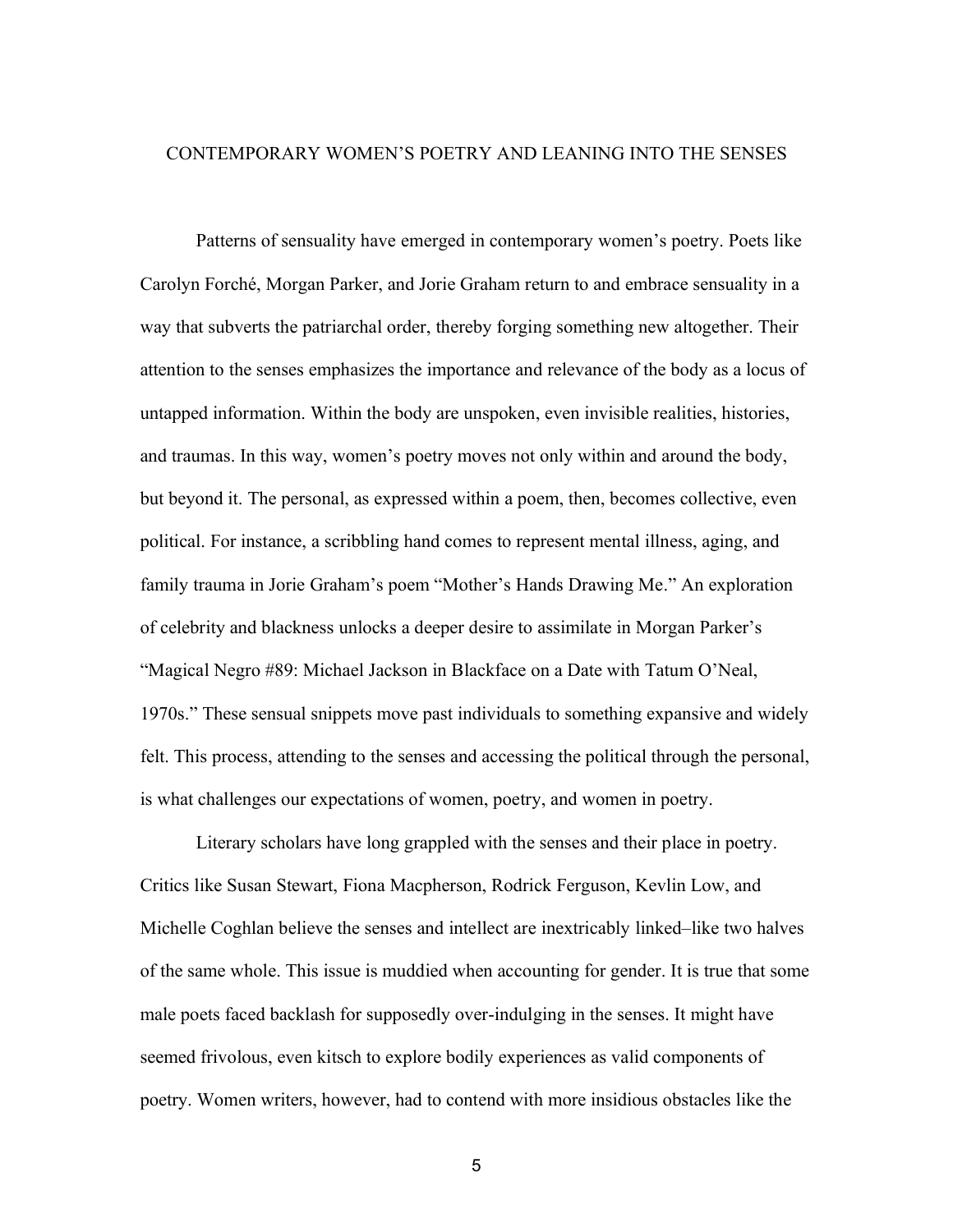"sensuous woman" trope and the misogynistic shame that surrounds sexuality and inevitably results in its repression. Feminist scholars like Hortense Spillers, Helene Cixous, Joan Morgan, and Audre Lorde argue that this repression is reversible. When scanning poems from Carolyn Forché, Morgan Parker, and Jorie Graham, I will attend to what Lorde terms "the erotic" and what Spillers describes as the "hieroglyphs hidden within the flesh." These theories will allow me to showcase how these contemporary women poets participate in this reversal and do what Cixous calls "writing women."

Understanding the senses as they apply to women's poetry requires careful consideration of sensual and feminist fields. Susan Stewart's work, *Poetry and the Fate of the Senses* is liberally cited in most articles I've encountered. My work builds on her research by way of focusing on the situation of sensuality particularly in women's poetry in the present. Michelle Coghlan's "Tasting the Archive" complicates Stewart's analysis by considering taste seriously. Many have argued that taste and smell are the inferior senses, but Coghlan argues otherwise. For Coghlan, taste and gustation represent women's labor as domestic servants. Women in popular fiction prepared food as a kind of peace offering for abusive husbands. They also reflect historical movements of temperance and prohibition, as well as southern cultural shifts. This poses the question: "What does history taste like?" (Coghlan 18). Here she's given us some food for thought (pun intended). For some, taste is what links us to heritage. It might unlock familial ties, black culture, southern society, romantic connection, or spirituality. It is also a location of serious pain as it reflects the pressure to conform to patriarchy and white America.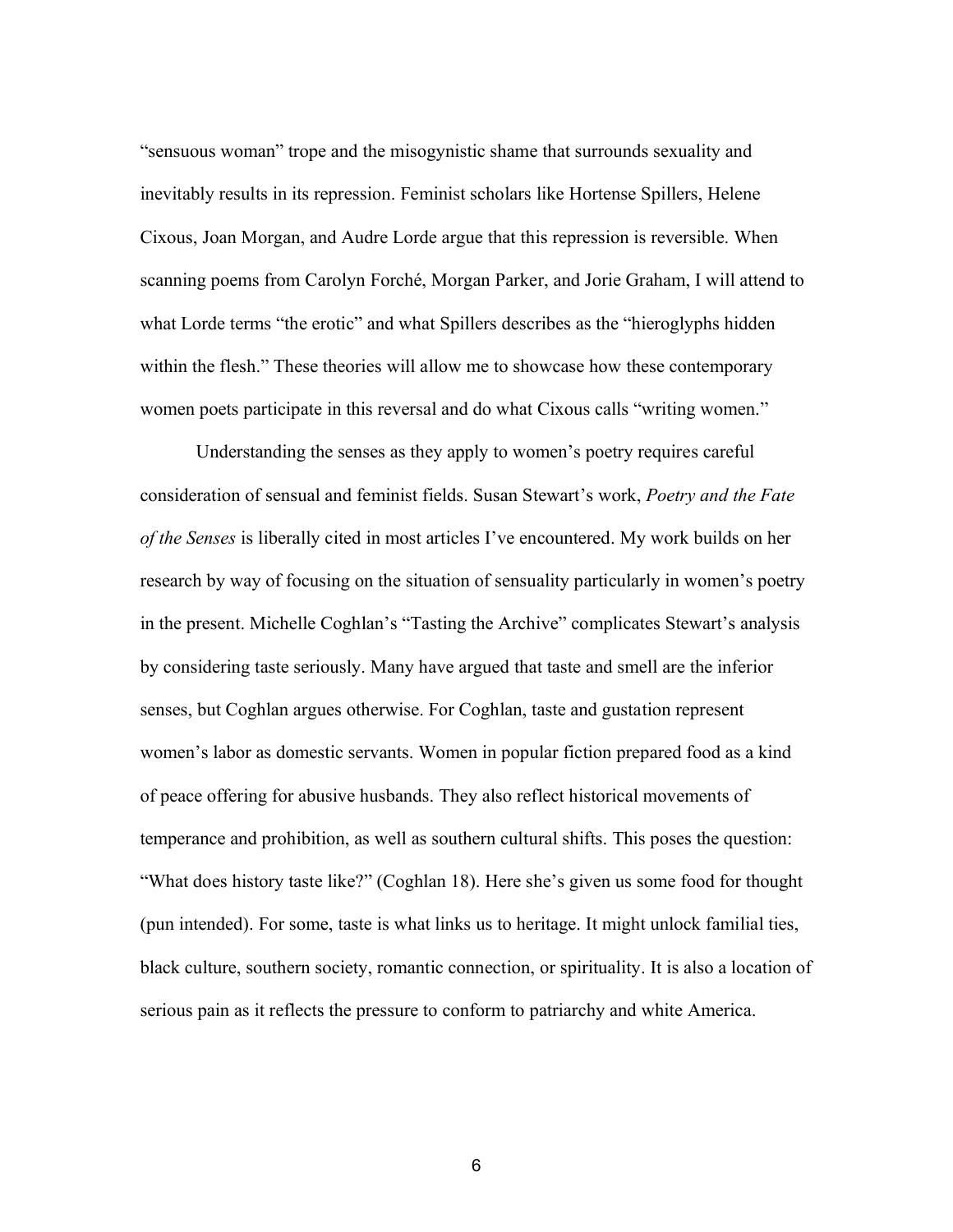Cynthia Wolff's work, which indexes stereotypes of women in literature gives us a glimpse into the breadth of stereotypical portrayals of women. Her piece, "A Mirror for Men: Stereotypes of Women in Literature" catalogues the various tropes that have been prescribed to women. These images, although dated, have residual ties to the present. Patterns in contemporary women's poetry show us that, whether negative or (less likely) positive in nature, these images have their uses. For instance, Sarah Kay, a spoken word poet whose fame on platforms like YouTube and Twitter proves there is a new need for poetry in the present, contends with the "sensuous woman" trope. Her poem "Private Parts" relies on images of asexual body parts like elbows and eyelashes to formulate that indescribable feeling of being young and in love. This, coupled with her dramatic gestures and vocalizations, challenges the notion that women must smother our desires (sexual or otherwise). Her focus on images like clementines and ivy further subverts understandings of sexuality. These natural images work in tandem with her narrative, as if to say my body swells with pleasure just as ivy reaches for sunlight.

Woman's pleasure, then, is self-actualized and articulated, in part, through nature. This is true of Jorie Graham's poetry. She often uses natural landscapes, and the body within those locales, to reach something spiritual, familial, or artistic. "Tennessee June," is a work that personifies the Tennessee heat as an entity or spirit. She blurs the lines between the speaker, the reader, and this heat in a way that forces us to notice and feel every sense– an experience she names "blossoming." She urges her readers to connect women's bodies with nature. She says, "Imagine / your mind wandering without its logic, / your body the sides of a riverbed giving in…" (7-9). The body yields to and works with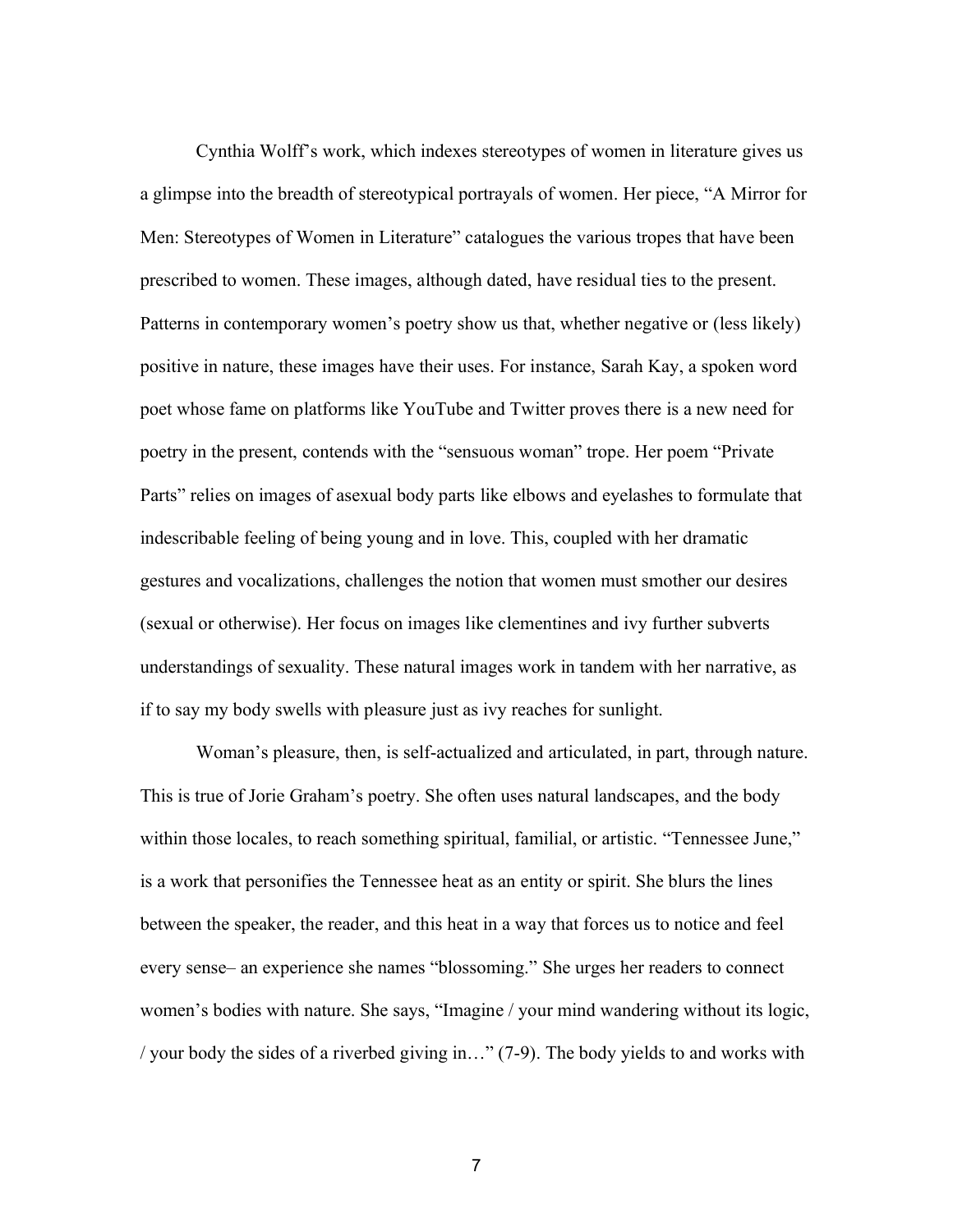the heat in a way that is not regretful or shameful and the mind parts with its logic. The speaker lowers the walls around her mind. These walls were a kind of barrier, built of and by social limitations imposed on women. By rejecting logic, she can finally experience the pulse of the world around her. This act is a reclamation of her bodily importance and spirituality. Lorde speaks to this spirituality in her piece "Uses of the Erotic: Erotic as Power." She says, "The dichotomy between the spiritual and the political is also false, resulting from an incomplete attention to our erotic knowledge. For the bridge which connects them is formed by the erotic - the sensual - those physical, emotional, and psychic expressions of what is deepest and strongest and richest within each of us, being shared: the passions of love, in its deepest meanings" (Lorde). Not only does sensuality merge the personal with the political, it also unlocks something spiritual.

Graham's exploration of spirituality as a reclamation of her autonomy is just as palpable in her poem "The Errancy." In a series of natural images and artificial landscapes, Graham reveals the ways in which travel is synonymous with contemplation. The interplay between the senses and the natural landscape emphasizes how our innermost desires manifest physically. When describing the travelers, Graham writes, "Here we stand with our hands in our pockets, / quiet, at the end of the day, looking out, theories stationary," (18-19) The positioning of the hands in pockets is a passive stance, one that signifies the speaker is waiting for something unlikely to occur. It is as if they hold their hope in their hands, protectively, uncertainly. What they hope for is suspended in this moment and is "stationary." As the speaker endures more of her journey, she expresses these feelings through art: "her putting down now the sunset onto that page, / as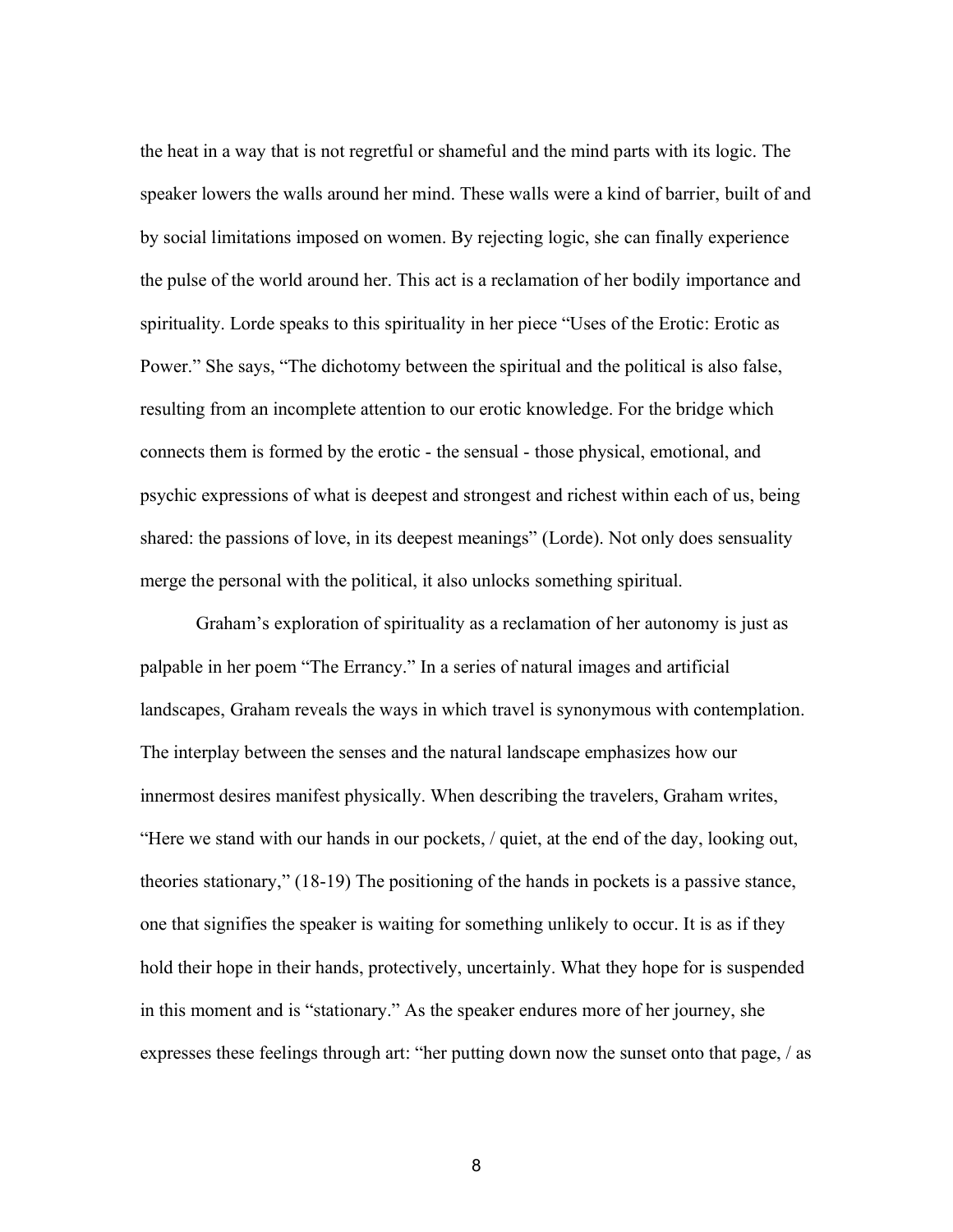an expression of her deepest undertowing sentiment, / which spidery gestures, tonguedover the molecular whiteness, / squared out and stretched and made to resemble emptiness, / will take down the smoldering in terms of her passion" (60-65). Just as Graham expresses the futility of the moment through poetry, her speaker projects her own feelings of insignificance through painting. The act of "putting down the sunset on the page" is an act of claiming the world and the moment. It is entrenched in power, but it is also an act of giving into something larger like "emptiness" or "passion." Graham shows us, at the end of her piece, that feeling is all we really have. The journey promises, the destination does not deliver, but we remain. She says, "How little we've found–aren't we tired? Aren't we/ going to close the elaborate folder / which holds the papers in their cocoon of possibility, / the folder so pretty with its massive rose-blossoms, / oh perpetual bloom, dread fatigue, and drowsiness like leavening I / feel–" (90-95). The voyage here represents life. The travelers assume that their new locale will change them somehow. The resulting reaction is to "close the folder of possibility" and ease the burden of "dread fatigue." In the last line, Graham seems to urge her audience to take a different approach– to feel everything. The intense spectrum of emotion that women experience is precisely what makes us human. Through its articulation, "The Errancy" celebrates sensory experience in life and in art.

The act of creation, of recognizing the capability of our bodies as vessels for making art and life, is a process that also has ties to motherhood and heritage. The body often takes over when the mind falters. In Jorie Graham's poem "Mother's Hands Drawing Me," we are offered a glimpse into the decaying mind of her mother. This is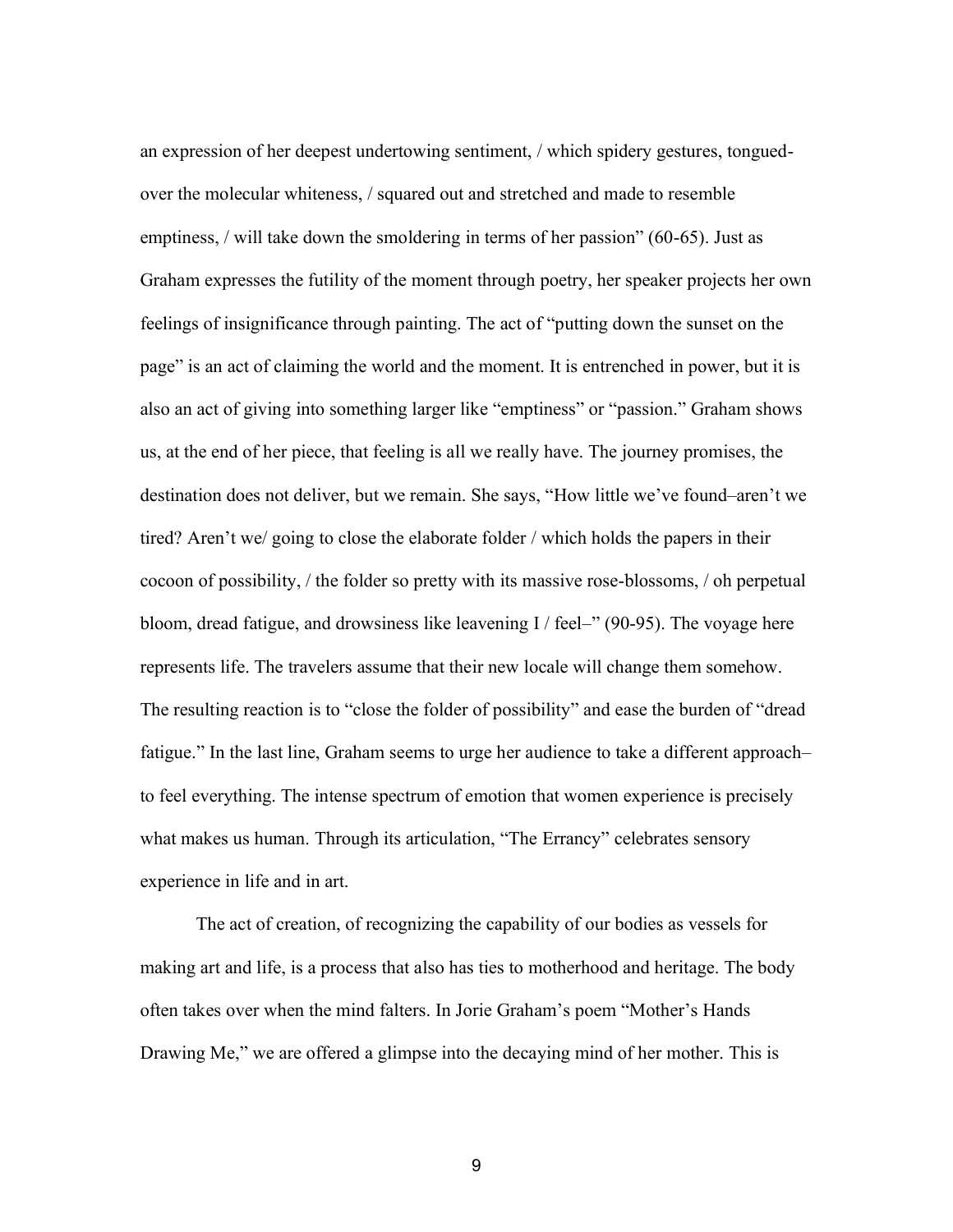offset by descriptions of the mother's hands, which seamlessly continue what they've always been able to do in spite of her mental disposition. The speaker says, "the fingers are deepening / curling, bringing round, the mind  $\ell$  does not– I don't think – know of this / but the fingers, oh, for all my life / scribbling open the unseen / done with mere things, not / interested in apraisal" (45-51). These descriptions hinge on the mother's hands and their ability to operate despite the state of her psyche. They work independent of her mind and reveal something particular about her past. Although the mother's mind is deteriorating, her fingers and their proficiency remain intact. They are these access points of remembrance, celebration, and life. Her mother, in this moment, is a reversal of the "blind seer" archetype in that her mind is clouded, but her body is not. The psyche might be lost, but the senses remain. To be a woman is to navigate this gray area of being too much body and not enough mind or vice versa. It is an utterly confusing and undeniably ambiguous space to inhabit, but it is a space of great possibility and love. As Cixous writes, "To love, to watch-think-see, to despecularize, to dehoard.. is what nourishes life" (893).

Carolyn Forché's poetry, especially that which appears in *The Country between Us,* also illustrates how the senses produce ambiguities. She marries straight-forward language with stark, vivid images to reclaim women's subjectivity and embrace this ambiguity. Writing is the means through which she considers traumatic events and oppressive realities in a war-torn country. Forché's style allows her to process pain and to be political without "betraying the millions of mouthless dead." Through her writing and its attention to the physical body, Forché makes attainable the memories that are always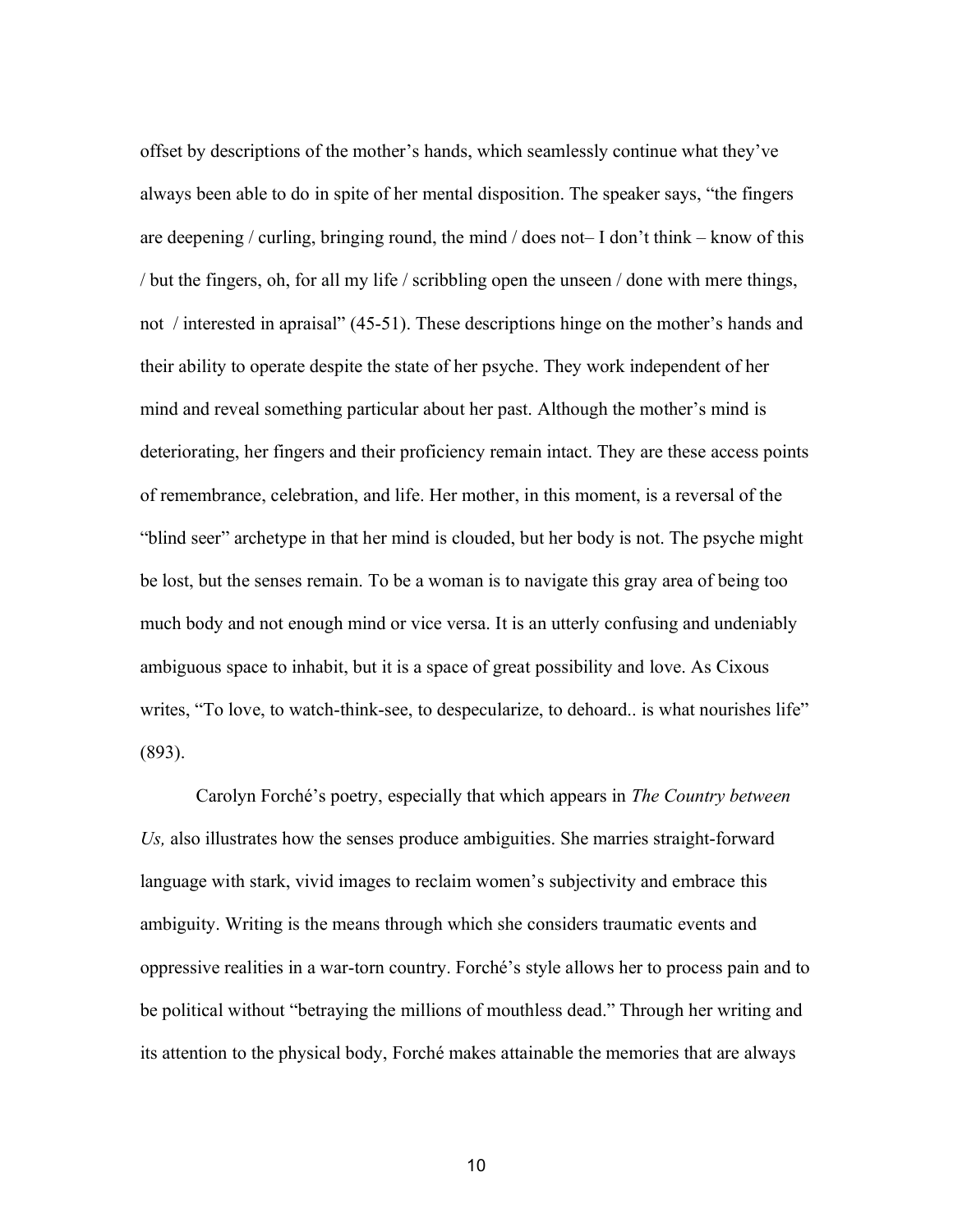available in this flesh, but are, for the most part, invisible to the dominant group. Often it is the case that the body remembers what the mind tries to forget.

This theory is taken from Hortense Spillers' *Mama's Baby, Papa's Maybe*. In this essay she articulates the means through which black bodies have been abjected. Her notion of the "flesh" helps us understand Forché's poetry as it calls attention to this damage of abjection. Spillers says of the flesh: "These undecipherable markings on the captive body render a kind of hieroglyphics of the flesh whose severe disjunctures come to be hidden to the cultural seeing by skin color. We might well ask if this phenomenon of marking and branding actually "transfers" from one generation to another, finding its various symbolic substitutions in an efficacy of meanings that repeat the initiation moments?" (Spillers 67). The discursive function of hieroglyphics is that they are hidden. No one can understand the story on or of the flesh. They are unintelligible to dominant culture because they are hidden under skin, under a trait that holds within itself all of that historical baggage of slavery, colonization, and pain. This is felt particularly by black women, whose trauma is continuously reproduced and ignored.

Forché employs the senses, the body, and the mind. Although her experience as a white woman changes her perspective and motifs, she does work with and around the complexity of being a woman. I bring Spillers into conversation with Forché here, because Spillers' theory of the flesh reveals how Forché's poetry uncovers the hidden traumas that reside in the body. It also speaks to Forché's power and privilege as a white woman– she is neither directly affected or personally afflicted by racism, she is merely a witness. Her poem "Departure" is indicative of her ability to tie physicality to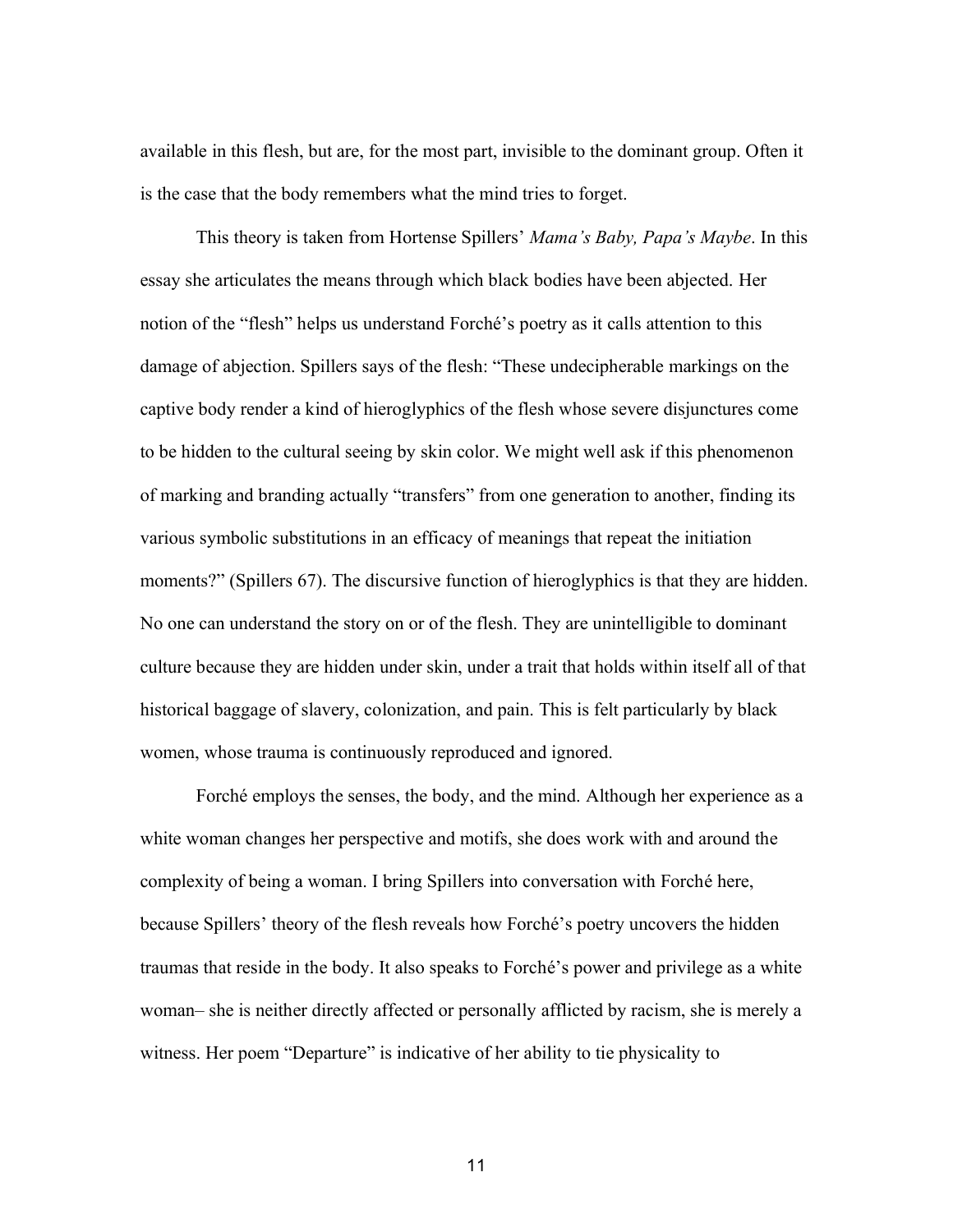unconsciousness and to illustrate how sensations conjure emotions. This poem centers on two people who are traveling on a train from an unknown starting point to an unknown destination. Time in this poem, as with many of Forché's poems, seems to be suspended, hinging on a frozen moment between persons. The past is as uncertain as the future and our understanding of linearity is thrown out the door. Forché effectively creates this cyclical, ambiguous nothingness with intimate physical exchanges and metaphor. She writes, "Your hand / cups the light of a match / to your mouth, to mine, and I want / to ask if the dead hold / their mouths in their hands like this / to know what is left of them" (8-13). This interaction forces the reader to pay attention to the connectedness between speaker and companion or speaker, companion, and the dead. Forché's focus on mouths as vehicles for smoking (or vessels for holding) reveals something more about a moment on a train. Their mouths stand in for mortality, complacency, inevitability-for Forché, it poses the problem of death as a silencing act. The dead hold their mouths just as the speaker holds hers, but their mouths are voiceless, silent, thoughtless. Their bodies, and the stories that reside in the flesh, are all that remain. Where Spillers' flesh speaks to histories of black trauma, Forché's exploration of the body can never fully articulate this personal pain. She is a witness to abuse, rather than its victim. The act of writing, for Forché, works to break open the boundaries of the body and recover her silent fears and simultaneously reveals her own privilege as a white woman, as a voyeur, as someone who can ultimately step away.

"Departure" also speaks to the ways in which bodies are often objectified. She says, "Between us, a tissue of smoke, / a bundle of belongings, luggage / that will seem to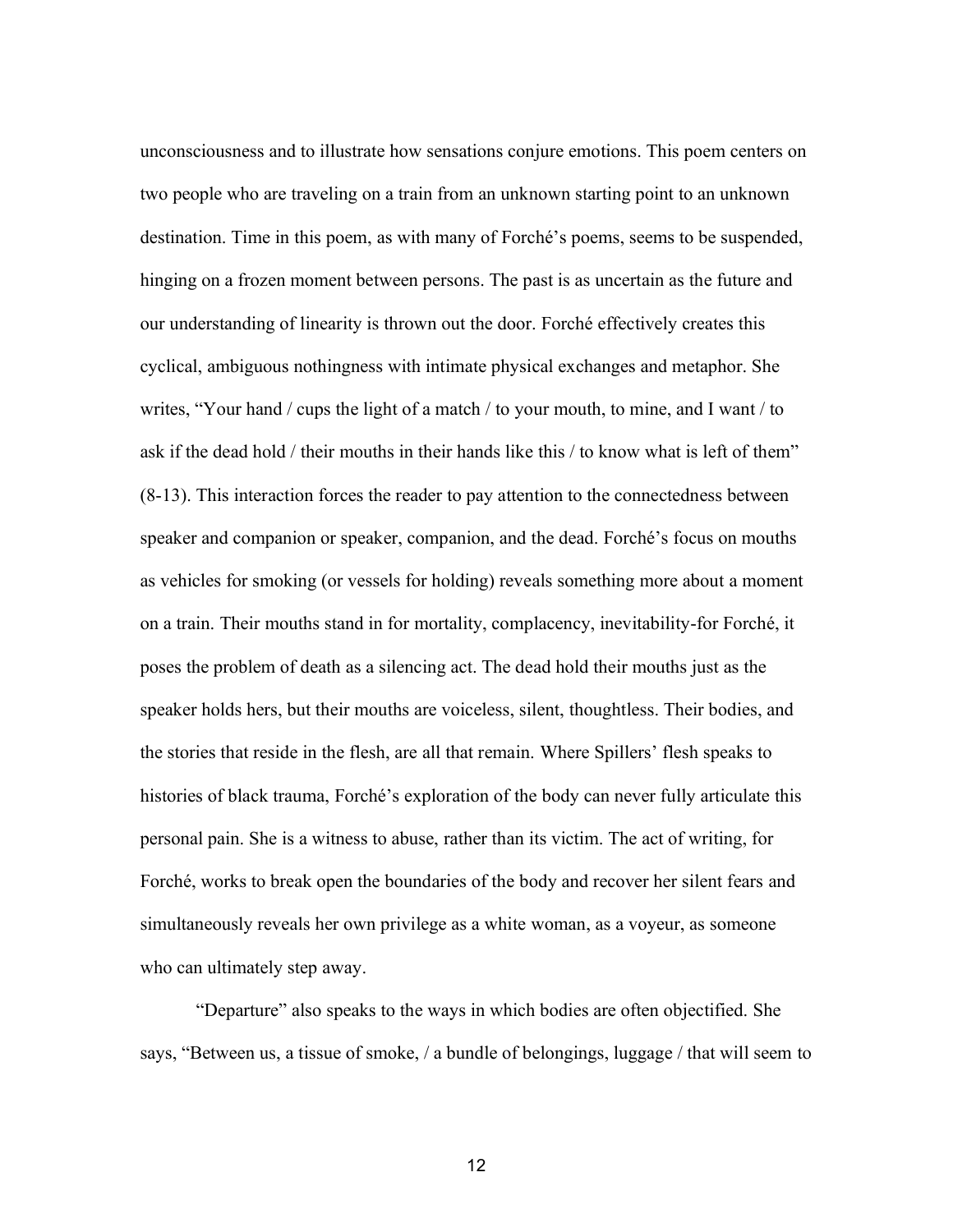float beside us, / the currency we will change / and change again" or "emptied your eyes, whose eyes / were brief, like the smallest / of cities we slipped through" (23-27). These two excerpts hinge on four important words that are indicative of the speaker's own insignificance or recognition of her bodily unimportance. The first set includes "belongings" and "luggage." Forché situates the two in close proximity so as to emphasize their sameness. These worldly possessions are actually inconsequential and unimportant when one considers the breadth of human history, the short span of life, and the ever-looming threat of death– hints the correction from belongings to luggage. It is a subtle rhetorical shift, but it illustrates how easily the body can be reduced to an object. The second set of words is made up of "eyes" and "cities." Similar to the first set, eyes are likened to cities to emphasize their shared briefness. Whatever sees and is seen through those eyes is never fixed, but rather, represents life in all of its fleeting glory. The speaker, like the dead, is as soon relegated to the past as she experiences the future. The realization of her own mortality, as well as yours, mine, and Forché's, can only be actualized through one's presence in the present. The clear comparison between body parts and objects arises lines "woman whose photograph / you will not recognize" (24- 25) we see that there is a clear muddying of the boundary between women and photographs of women. Similar to the connection between "eyes" and "cities" or "belongings" and "luggage," the reader must reconcile these objects' difference and their sameness. What Forché ultimately does here is reveal the ways in which women are often treated more like objects than subjects. We are hardly, wholly known past the surfaces; merely considered at arm's length. Not only this, but it also challenges us to see the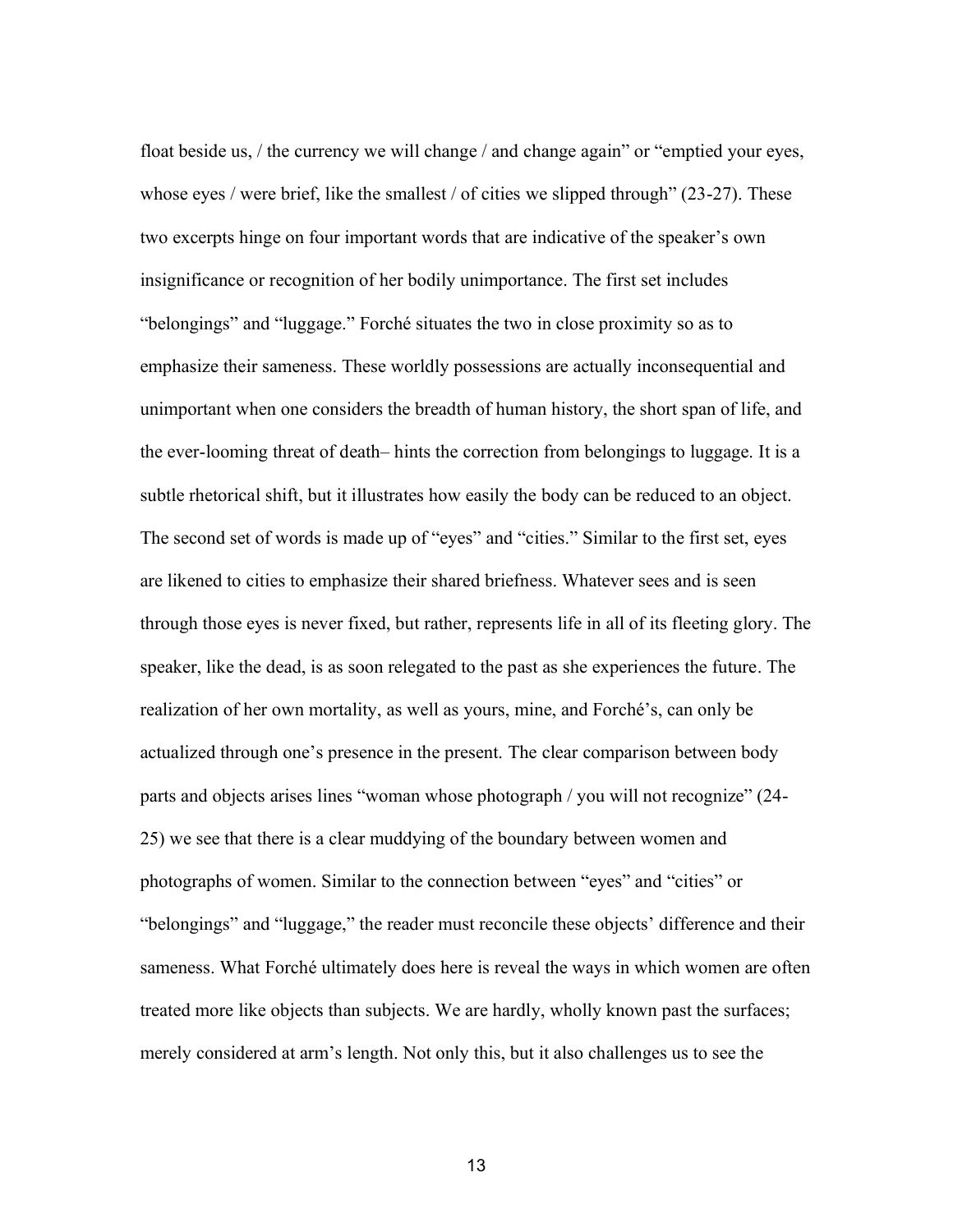speaker as a part of this system. She, too, partakes in a kind of objectification when she writes about the death and destruction of El Salvadorian citizens. This poem is concerned with the intersection between womanhood and mortality and feelings of insignificance. It challenges us to see ourselves as disposable and impermanent.

Uncertainty in Forché's writing is also expressed in dualities. Her deck is largely stacked with pairs– cards that ask us to consider the spectrum of numbers and colors that exist outside and between selected faces. These oppositions work to affirm the tension between difference as well as the stability of both sides in and of themselves. Her poem, "Selective Service" functions on the basis of duality as it depicts a speaker who's seen pain and felt love. She seems to address a younger person who possesses no knowledge of the past, death, or trauma. The speaker vows to teach this young one about life and death, even if it must be through means they can comprehend. What is of particular interest is how these tensions produce an illusion of choice in spite of life's actual unpredictability. When the speaker says "There is a man / I've come to love after thirty, and we have / our rituals of coffee, of airports, regret. / After love we smoke and sleep with magazines, two shot glasses / and the black and white collapse of hours" (7-12) she suspends our certainty and emphasizes the importance of numbers. For one, it is unclear whether the speaker finds love for this man after encountering 30 other men, or if she finds love for this man after her  $30<sup>th</sup>$  year. They then sleep and smoke which are two heads of the same coin in that both actions are grounded in escapism. The noxious effect of smoking works in tandem with sleep to numb the body and cloud the mind. This is juxtaposed with two shot glasses and magazines, or two objects that force one's head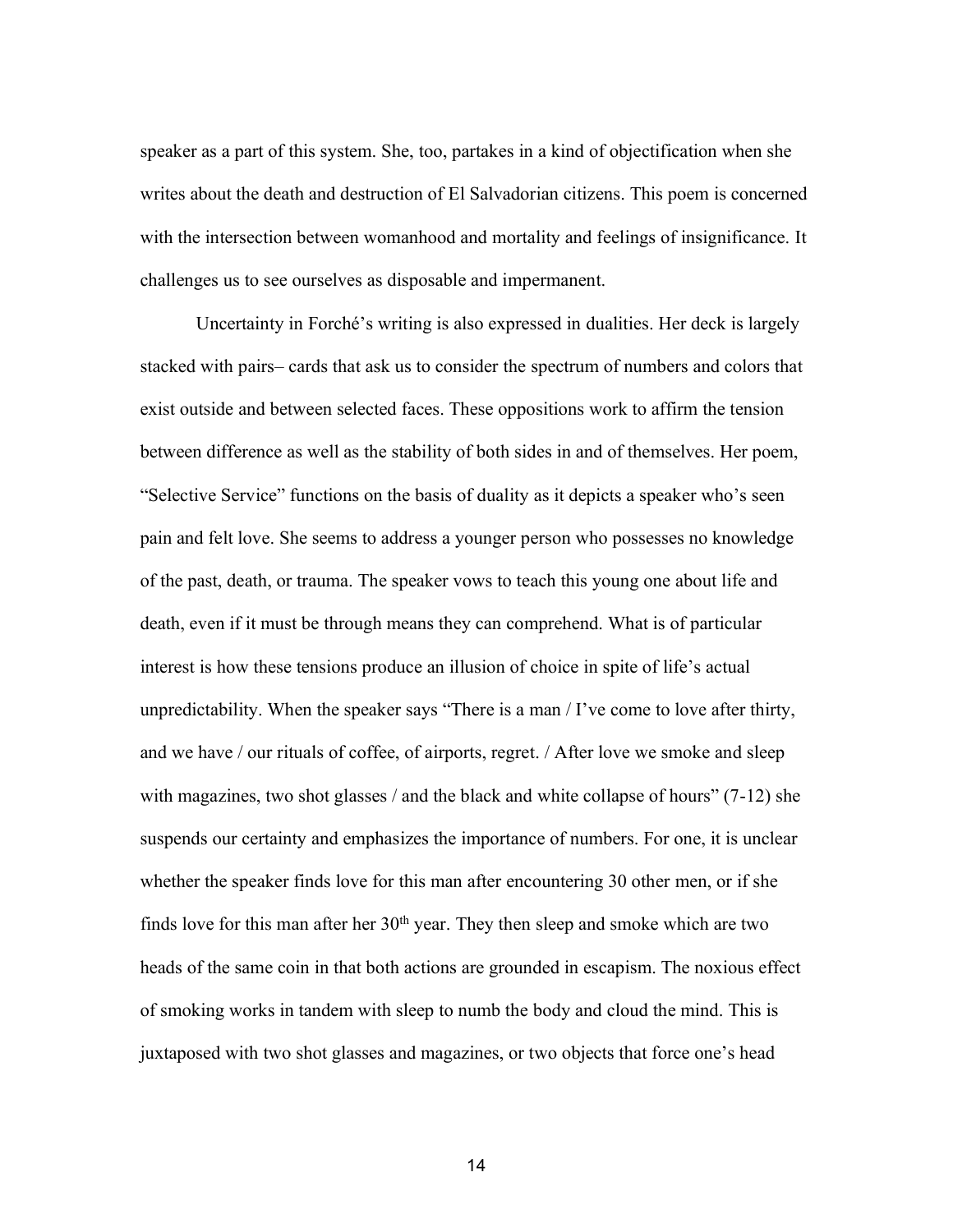above the surface to face the bleak morbidity that sleep and smoke strive to stifle. These vices represent their romantic relationship, a partnership that we are told is full of "regret." The act of consuming both uppers and downers reveals the tumultuous nature of their relationship. One can infer that "the black and white collapse of hours" represents the mingling of these two states: waking and sleeping, "living" and dying, or loving and hating. Certainly it is the case that the space between these states is fragile, bendable, and always on the brink of collapse. It is this space, the in-between, gray area, that Forché and other women poets urge their readers to inhabit. To be a woman is to feel the world and simultaneously crave its escape. It is how we reconcile our need to fit into society, to be agreeable, and our need to create something new altogether (Cixous).

Carolyn Forché further muddies our understanding of the physical body when she likens people to fractions. When the speaker addresses the young subject, who could potentially stand in for the younger generation or her future offspring, she says, "We'll tell you. You were at that time / learning fractions. / We'll tell you / about fractions. Half of us are dead or quiet / or lost. Let them speak for themselves / We lie down in the fields and leave behind / the corpses of angels" (21-26). This splitting up and breaking apart of persons pushes the aforementioned notion that death is ubiquitous. It also follows this poem's tendency to quantify, rather than qualify in that Forché numerates human experience. One could argue that this move is a distancing act. It desensitizes the speaker to this pain. Perhaps these categories include the speaker, pinning her down in this pie chart of experience. As with her other poems, Forché employs objects as stand-ins for human experience. Either way, life seems quite bleak and the morbidity of it all weighs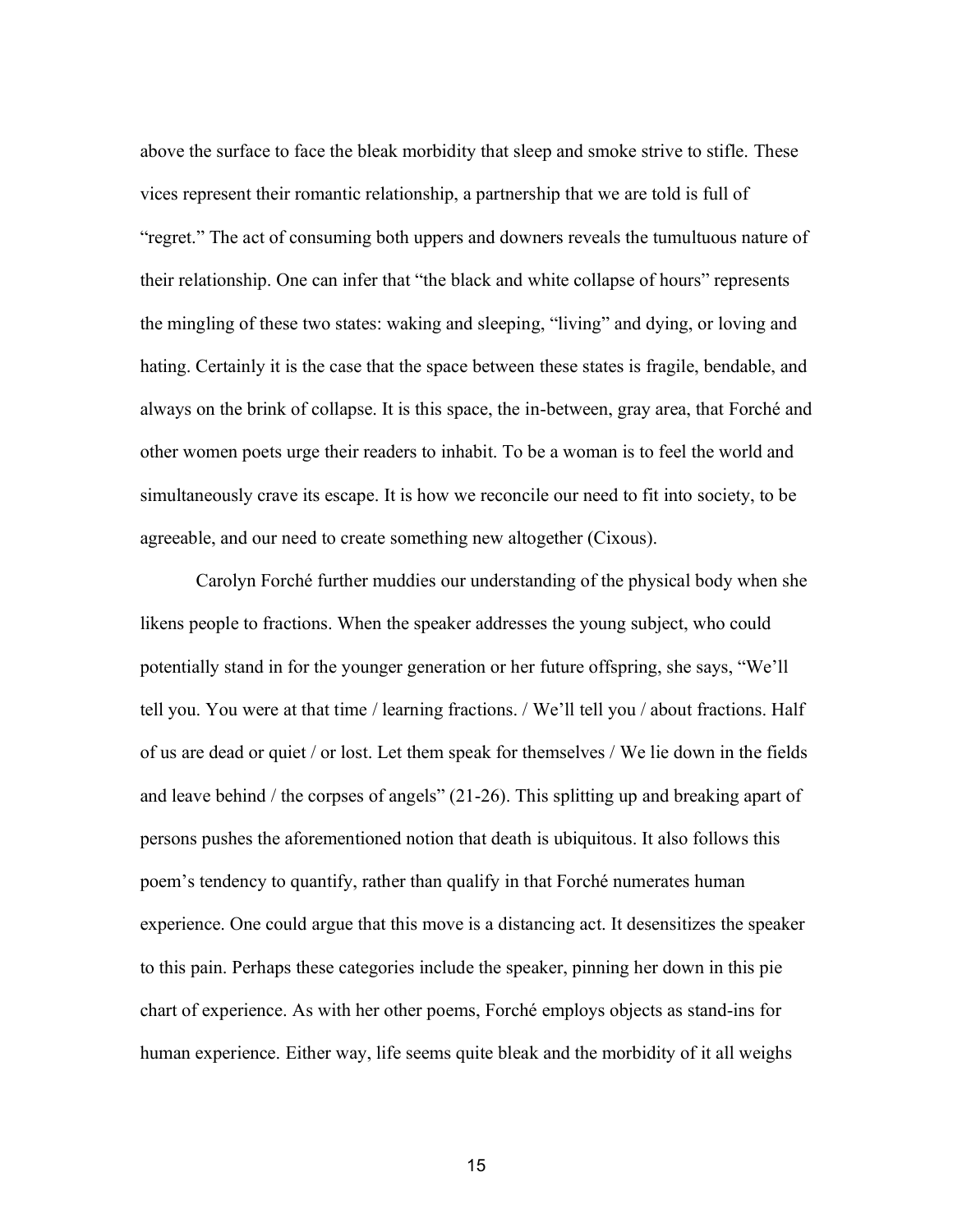heavy on this poem. The speaker wonders "In what time do we live that it is too late / to have children? In what place / that we consider the various ways to leave?" (13-15). Children usually represent potential, or new hope. When society's supposed last saving grace is no longer possible, when the body stops production (especially in a Capitalist context) and embraces the nomadic, there is not much of a chance for a prosperous future. It also begs the question of women's fertility and what it might mean to reject our physical contribution to the life cycle. The speaker implicitly calls attention to the pressure of procreation, especially for women.

Forché relies on color, specifically black, blackening, and darkness to elucidate girlhood and womanhood. Her poem, "As Children Together" acts like an open letter to her estranged childhood best friend, Victoria. It catalogues their interactions with men and the ways in which these exchanges shaped and solidified their womanhood. This too relies on bodies, sensations, their different colors and textures, to explore the myriad manifestations of womanhood. The speaker begins by describing the two as young girls: "Holding each other's / coat sleeves we slid down / the roads in our tight / black dresses, past / crystal swamps and the death / face of each dark house" (9-14). This pleasant image of female friendship, of holding on and sliding down, is interrupted first by the enjambment in line 11 with the word "tight." A word that has often connoted virginity and innocence is then interrupted with the word "black." Forché's move here was intentional as it signifies a kind of death of innocence and a shift to maturity (whether sexual or not). She sets off another hue with enjambment between lines 13 and 14. The line ends with "death" and falls over onto the next word, "darkness." This is significant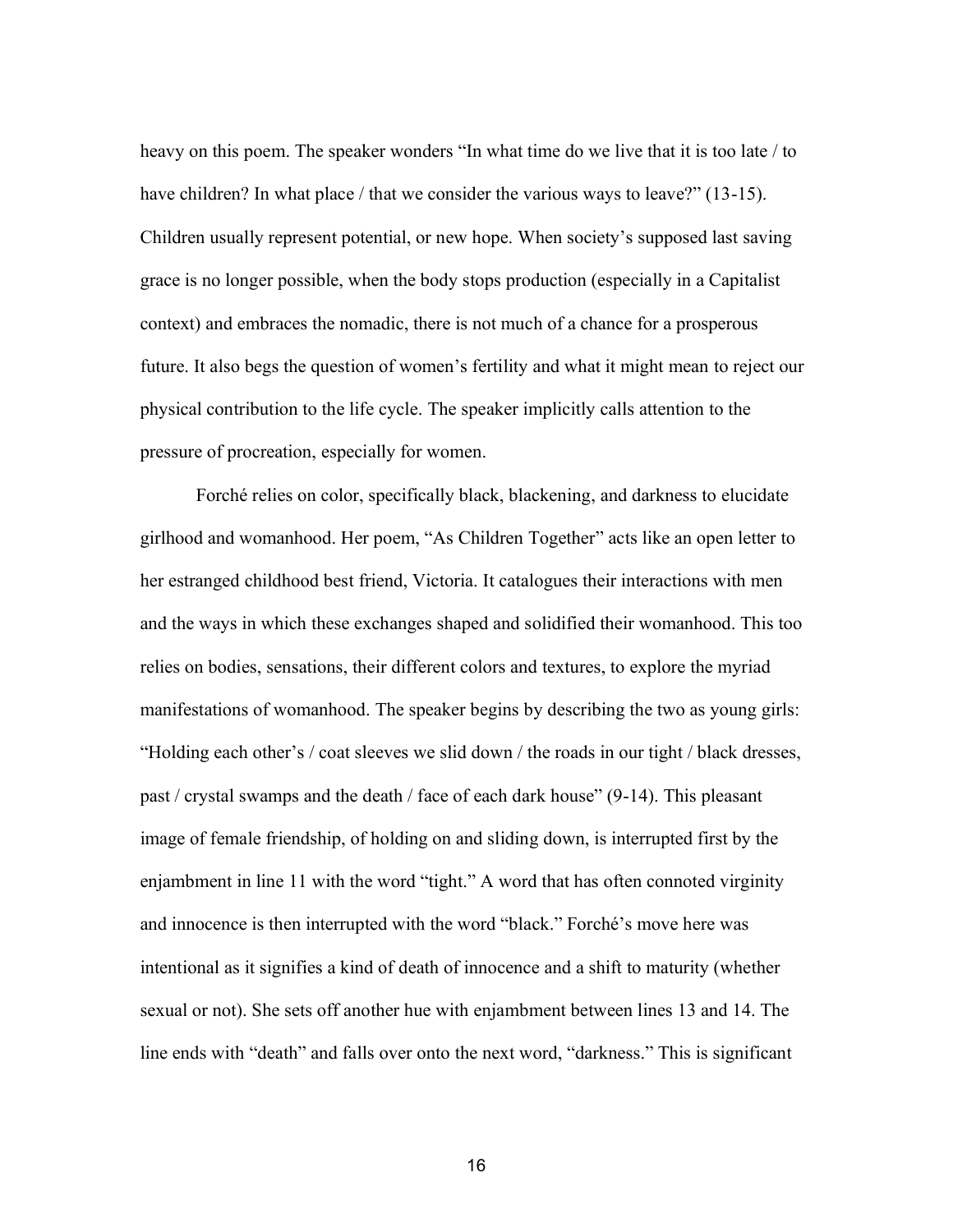because it not only implies confrontation with death, but with darkness (or blackness) as reflective of this changed perspective. Darkness has long represented death, but it has not always stood in for maturation or growth. In this way, Forché points to the death of their girlhood and frames the next bulk of her poem.

Death and darkness, then, are the gateways to physical attributions to womanhood. They also signify a shift from personal, emotional independence to physical, economic, and emotional dependence on men. The flesh here is totally demarcated to the patriarch, especially in Victoria's experience. She seeks and finds validation from sexual or romantic conquests with men. The speaker says,

"Your mirror grew ringed with photos of servicemen who had taken your breasts in their hands, the buttons of your blouses in their teeth, who had given you the silk tassels of their graduation, jackets embroidered with dragons from the Far East. You kept the corks that had fired from bottles over their beds, their letters with each city blackened envelopes of hair from their shaved heads" (41-54).

This stanza as a whole illustrates the ways in which, through conditioning or internalized misogyny, women believe their only value resides in their ability to please men. Victoria is like so many other women who've been taught to uphold the patriarchal order. Forché proves this not only through the straightforward descriptions, but through darkness and enjambment. The enjambment between the first and second lines emphasizes "ringed," or more specifically the prospect of attaining a "ring." Moreover, the enjambment between lines 47 and 48, with the emphasis is on "graduation." Here Forché reveals Victoria's buried desire to have that certification and its subsequent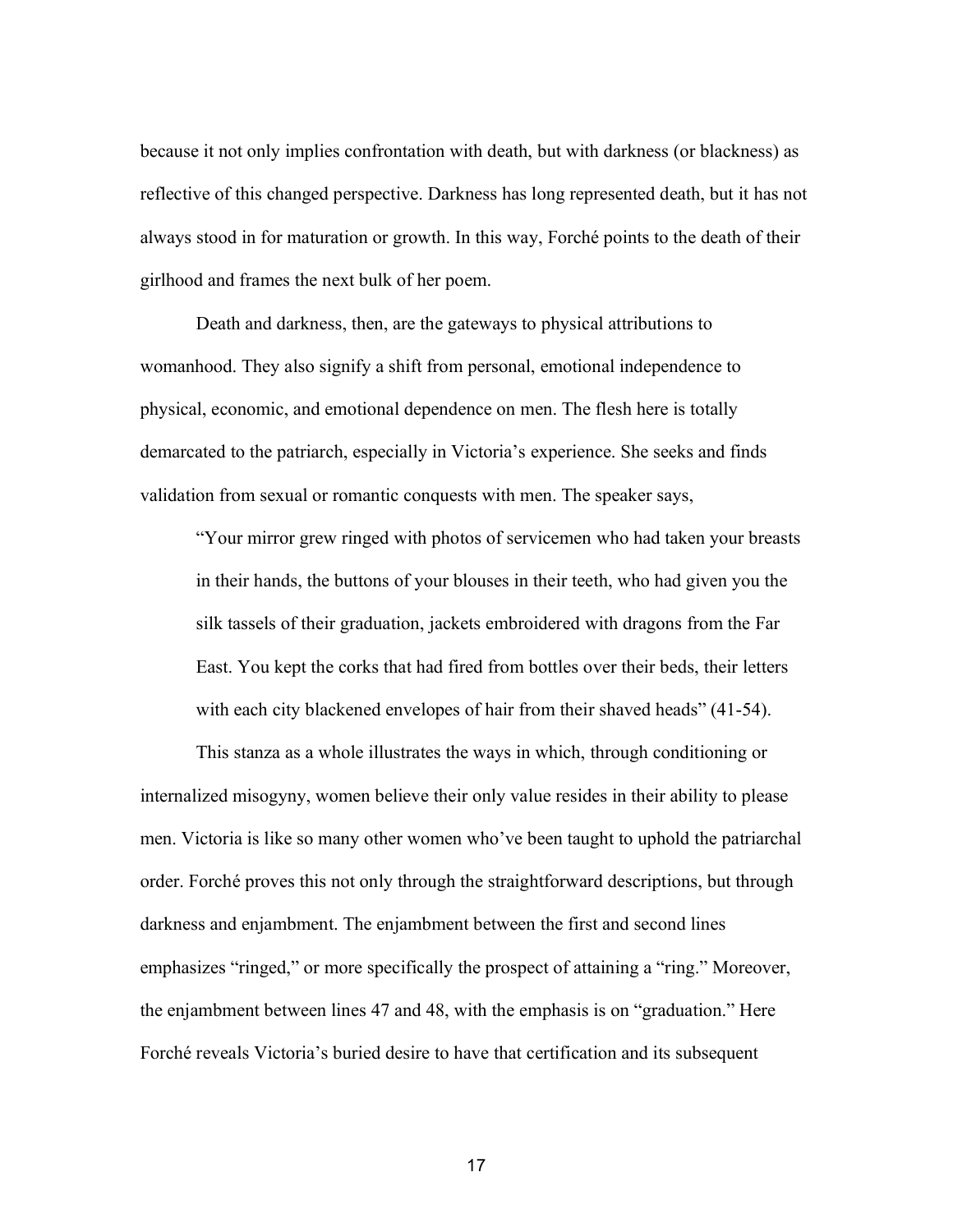stability. Both enjambed lines show how her body becomes a vehicle to please men, to satisfy her need for fulfillment (one that could have been attained cerebrally), and to uphold the dominant order. Forché's employment of "blackened envelopes" drives this point home. The envelopes are no longer fresh or alive. They've been damaged, but not altogether destroyed just as Victoria's flesh has been scarred, but her body remains intact.

The attention to sexual touch solidifies its importance not only to patriarchy, but to developing her own sense of herself as a woman. It is a growing into the self or a signifier of her becoming. Later in this poem, she recalls her own experience with one of Victoria's suitors. She says, "and when one of the men who had / gathered around you took my mouth / to his own there was nothing / other than the dance hall music / rising to the arms of iced trees" (65-71). In this moment, and in many others that follow, Victoria finds fulfillment, where Forché finds nothing. Her satisfaction is rooted in cerebral, intellectual stimulation and fulfillment. Perhaps this is because she matured later than Victoria or because she did not search for someone to craft her fairytales, she was the maker of her own story. What is tragically realized at the end of this poem is how Forché attains the very ideal Victoria lived for (to travel to Paris and "wake to wine") without compromising her sexual integrity or personal freedom. This is not to say either experience is less valid, quite the contrary. By exploring and expressing these alternating and converging perspectives, Forché partakes in the mapping of womanhood and sexuality.

Forché recognizes the strong pull of sexual desire and its hypnotic hold. Through a series of images, "Reunion," depicts a romantic relationship that seems to exist outside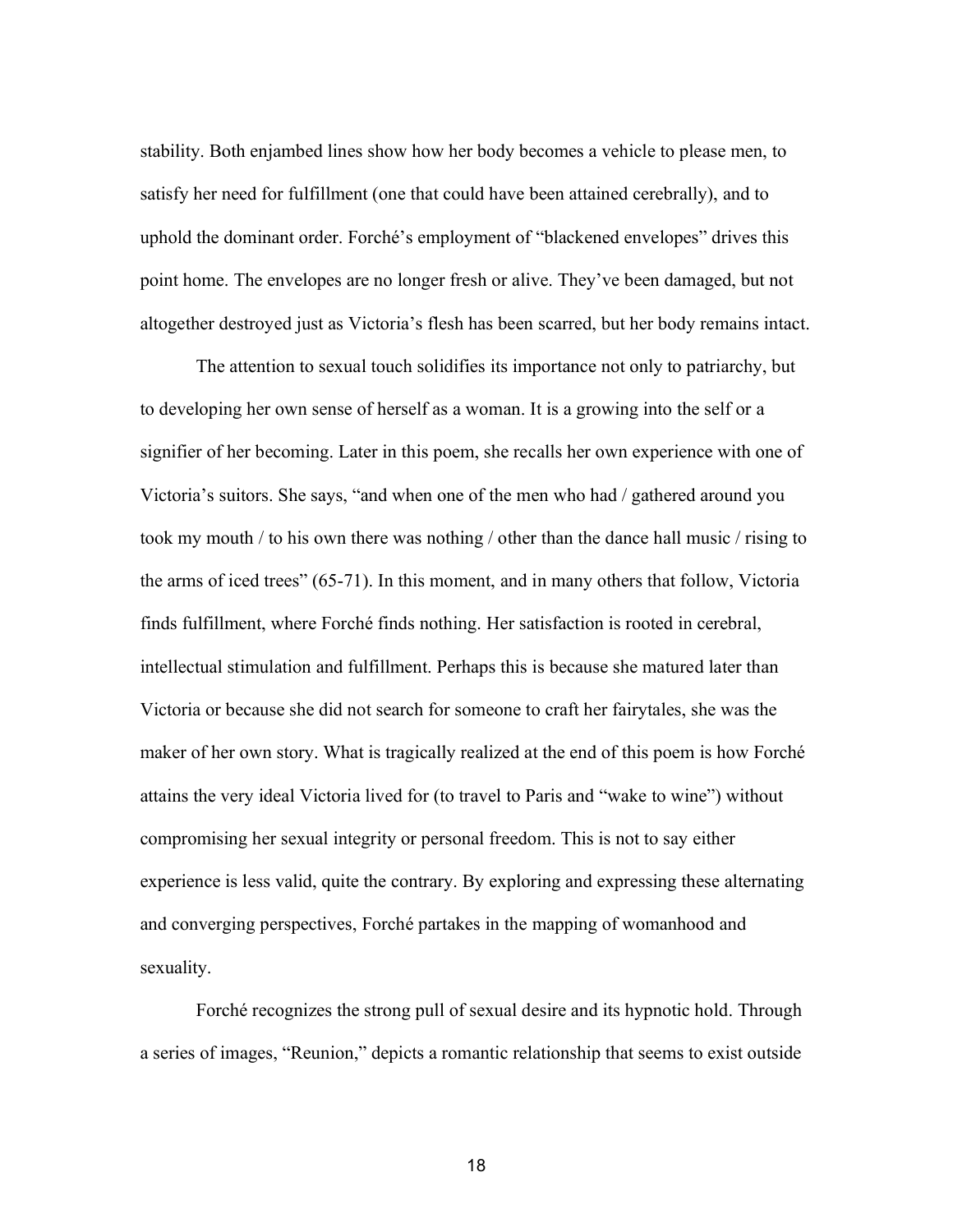of time and space. In typical Forché fashion, she skillfully plays with temporal certainty to illustrate something greater. The poem begins with the following lines: "On the phonograph, the voice / of a woman already dead for three / decades, singing of a man / who could make her do anything" (1-4). The woman's voice fills an intimate moment between two lovers and although the speaker does not realize it, her story will later become an integral part of their memory. Perhaps this is because it reveals something about the speaker and her heterosexual desire. The aforementioned image is repeated in the final lines: "I can remember it now as I see you / again, how much tenderness we could / wedge between a stairwell / and a police lock, or as it was, / as it still is, in the voice / of a woman singing of a man / who could make her do anything" (34-40). Here the speaker recalls the voice of the woman and its relevance to her own relation to this man. When she reunites with him it seems indistinguishable from the first time, as if all that has changed outside of their bond is insignificant. Forché's use of enjambment in these lines between the words "could" and "wedge." This poem, like the relationship itself, seems outside of time. It is fitting that Forché forces us to stop, to wedge ourselves between could and wedge. What is also interesting here is how she likens herself to the singing woman. She too sings of a man who could make her do anything. Song, then, becomes this kind of expressive, romantic force. It is the vehicle through which pain, angst, and love release. The only difference is Forché's song manifests in poetry on the page, not in vocal reverberations. Her poems serve to portray women, women's bodies, and the memories that reside in their flesh in a way that forces us to question our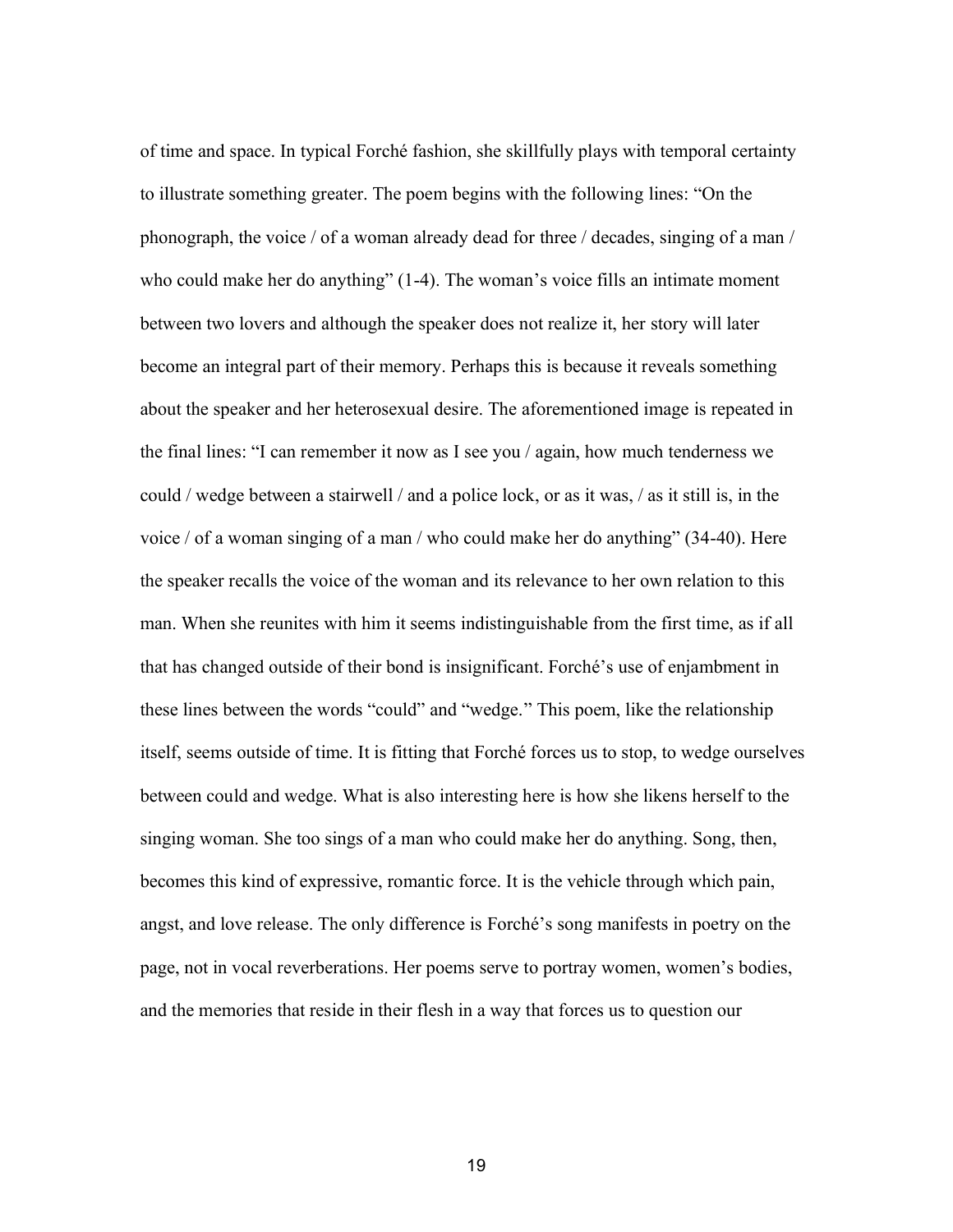understanding of the world and ourselves in that world. It is how she confuses physicality and interiority.

Morgan Parker's poetry works in conjunction with Spillers, in conversation with Lorde, and alongside Forché and Graham. Where Forché deals with ambiguity and Graham thematizes heritage and spirituality, Parker's poetry is an exploration of power and racism. She relies on sound, touch, and taste as vehicles for empowerment. Lorde's article, too, reveals how the erotic (or the senses) are powerful. She demonstrates on a macro level what my thesis intends to do on a microscopic one. She says "When I speak of the erotic, then, I speak of it as an assertion of the lifeforce of women; of that creative energy empowered, the knowledge and use of which we are now reclaiming in our language, our history, our dancing, our loving, our work, our lives" (Lorde). For Lorde, the erotic is not limited to sexual pleasure. For example, she describes massaging a sack of margarine as particularly sensual, but not necessarily sexual. In this way, I'm interested in poetry's ability to uniquely tap into the senses and make lucid the unknown histories that exist within the body. Morgan Parker's book *Magical Negro* embraces women's bodily experiences, their sensuality, in a way that challenges white patriarchy. Parker's poetry addresses the cruel ways in which our culture boxes in black bodies. Through sensualism and symbolism, her poems represent the myriad expressions and explorations of black womanhood. The depth of these expressions is also illustrated through her lack of transparency. I intend to catalogue Parker's use of the senses: taste, touch, as well as her representations of black women's bodies, to see what exactly she's trying to present to her readers. In her article "Tasting the Archive: Nineteenth-Century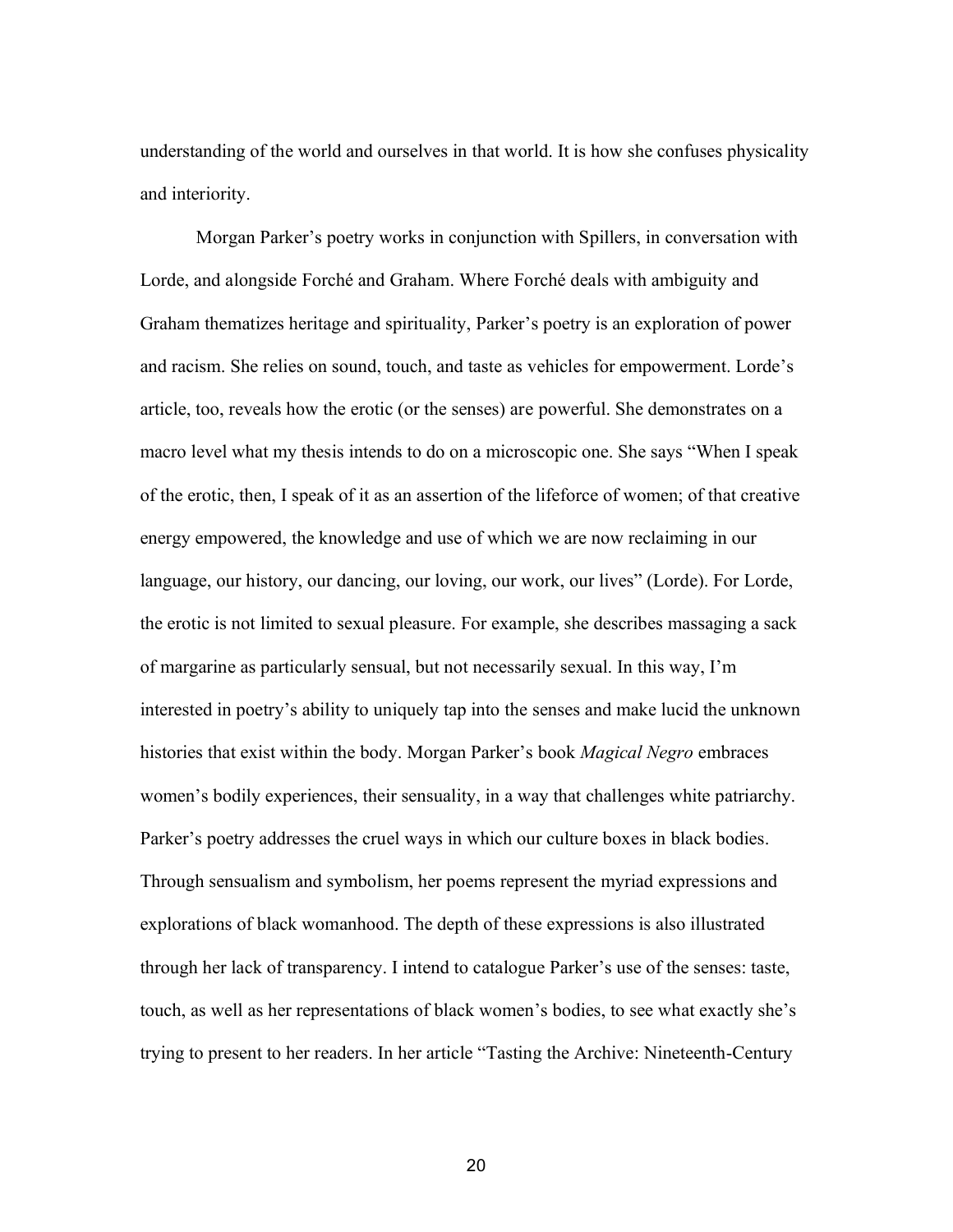American Literature and the Sensory Turn" Michelle Coghlan says, "Poesis as figuration relies on the senses of touch, seeing, and hearing that are central to the encounter with the presence of others, the encounter of recognition between persons" (Coghlan). Coghlan's formulation builds on other critics' work to take seriously the issue of taste and appetite as valuable locusts of information. Many have argued that taste and smell are the inferior senses, but Coghlan argues otherwise. For Coghlan, taste and gustation represent greater societal issues. Again, it is asked of us to consider "What does history taste like?" (Coghlan). Morgan Parker's work might offer an answer to this question. Her poetry relies on taste, consumption, body, and metaphor to present her readers with an alternative reading of white, male dominated society and its history– a new reading that recognizes the ways in which black women's subjectivity has been misunderstood, ignored, and erased.

In her poem "Magical Negro #217: Diana Ross Finishing a Rib in Alabama, 1990s" Parker describes a famous image of Diana Ross in a way that complicates America's perception of her. In the image, Ross is wearing an elegant silk dress, paired with a fur coat. She's sporting an afro and a face of makeup. Her classy appearance juxtaposes her setting, which looks like an impoverished street. In her hand is the bare rib bone. This is the perfect setup for one of Parker's bouts with ambiguity. She uses taste and touch to confuse and connect the acts of eating and intercourse. She says, "men/ I suck their bones until they're perfect" (Parker 4). This mudding of men and pork poses the question who is being devoured here? The enjambment between the words "men" and "I suck" confuses the object, verb agreement in such a way that one could read it as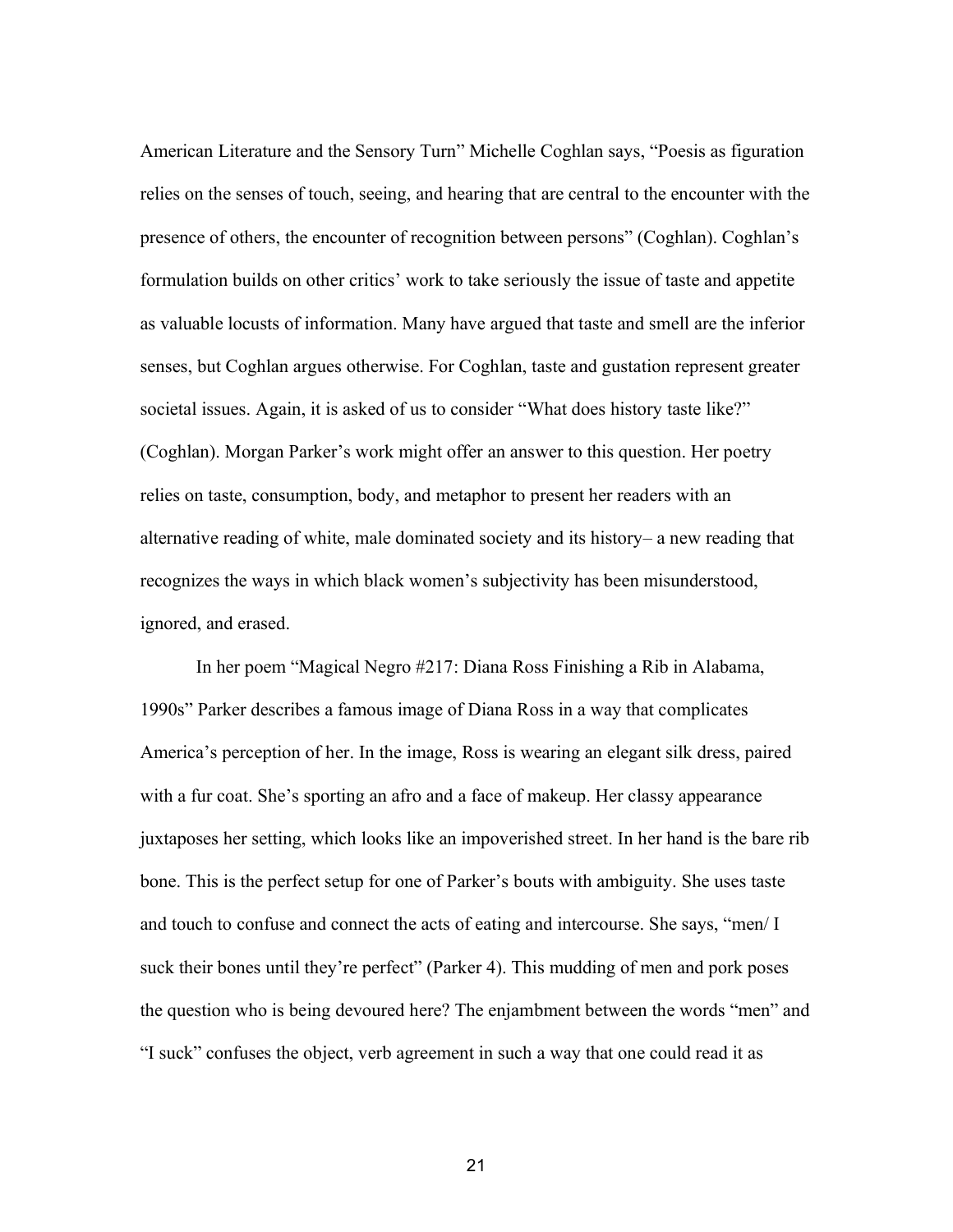Diana sucking pork ribs or men's bones. The bones come to resemble men- who she swallows whole. Sex, then, comes to represent a kind of domination or consumption, but it seems to function in other ways too. In her book "Racial Indigestion: Eating Bodies in the 19th Century (America and the Long 19th Century), Kyla Wazana Tompkins explores the ways in which consumption, appetite, and gustation are political acts. In the summary of her book, she says, "The act of eating is both erotic and violent, as one wholly consumes the object being eaten. At the same time, eating performs a kind of vulnerability to the world, revealing a fundamental interdependence between the eater and that which exists outside her body" (Tompkins). This interplay between vulnerability and dominance can be seen at work in "Magical Negro 217." Parker's representation of Ross does not stop at the "man-eater" trope. It actually emphasizes Ross's loneliness and sadness. She says, "All my friends are sisters and husbands I'm afraid / to be uncharted I want an empire in my teeth" and "I'm in the world I'm in the world / nobody cares where I came from" (5). There is a certain hopelessness in her tone that signifies dissatisfaction. Although she does suck men's bones, take them into her body and consume them, she also exposes her body, herself, and her pain. Eating (or intercourse) then, is a combination of weakness and power, submission and domination. Both parties lose something from the participation in sexual interaction, but women's is twofold.

"Magical Negro #3: The Strong Black Woman," is a poem that "hold(s) familiar figures up to new scrutiny" while also "inviting readers to consider and then reconsider what they think they already know and what they might still have left to learn" as Rooney posits in "Why Do You Feel Comfortable': On Morgan Parker's 'Magical Negro." This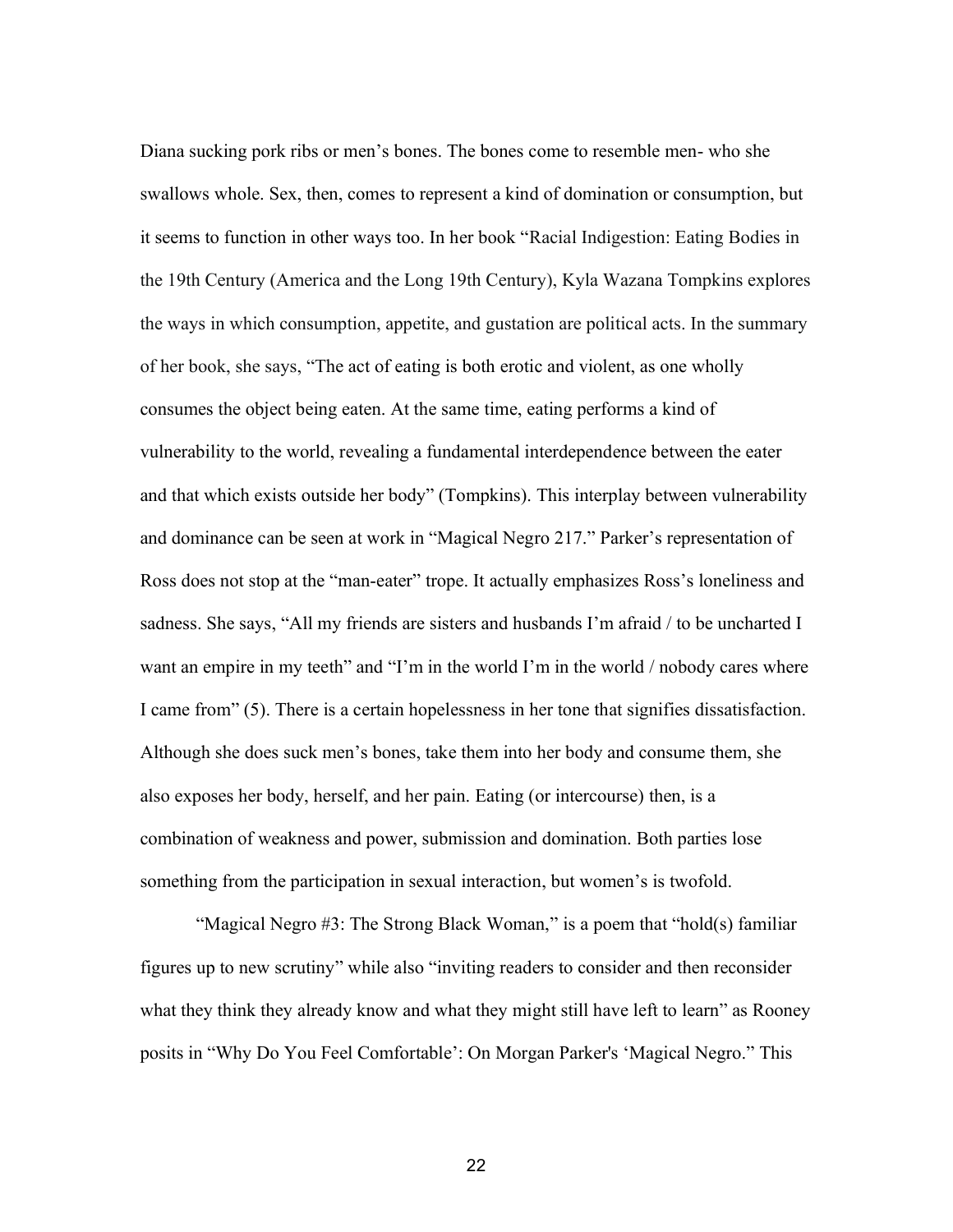poem challenges the Strong Black Woman trope through its handling of the black body. Parker focuses on the physical body to emphasize how this trope has no interiority (or white people do not see her as having any). She says, "She likes it rough. When you open her up through the / mouth hole, the dumb / cunt hole. You could stomp around in there. It's fine. She / won't feel nothing" (8). She describes the woman's mouth as a mouth hole, rather than describing her lips, her tongue, or the mouth itself. The rhetoric here emphasizes this woman's lack of interiority, she is hollow, holed out, and empty. It is reminiscent of the power dynamics of consumption in the Diana Ross poem and others. Society views the strong black woman as powerful, but this power only exists on the surface. Parker forces her reader to see the ways in which the strong black woman trope leaves little room for authenticity. She gives and others take from her, but her desires mean little to the masses. She is the embodiment of suppression and impossibility. Audre Lorde describes this in her piece "Uses of the Erotic: Erotic as Power." She writes, "We have been raised to fear the yes within ourselves, our deepest cravings. But, once recognized, those which do not enhance our future lose their power and can be altered. The fear of our desires keeps them suspect and indiscriminately powerful, for to suppress any truth is to give it strength beyond endurance" (Lorde). This formulation reveals the ways in which suppression is a response to a fear of being in and feeling the world. The strong black woman trope was undoubtedly a form of social and sexual control over black women– yet another way in which they're boxed in. It is a trope that gives the illusion of strength and dominance but in actuality, reflects white people's need to control and maintain racial power dynamics without considering consequences.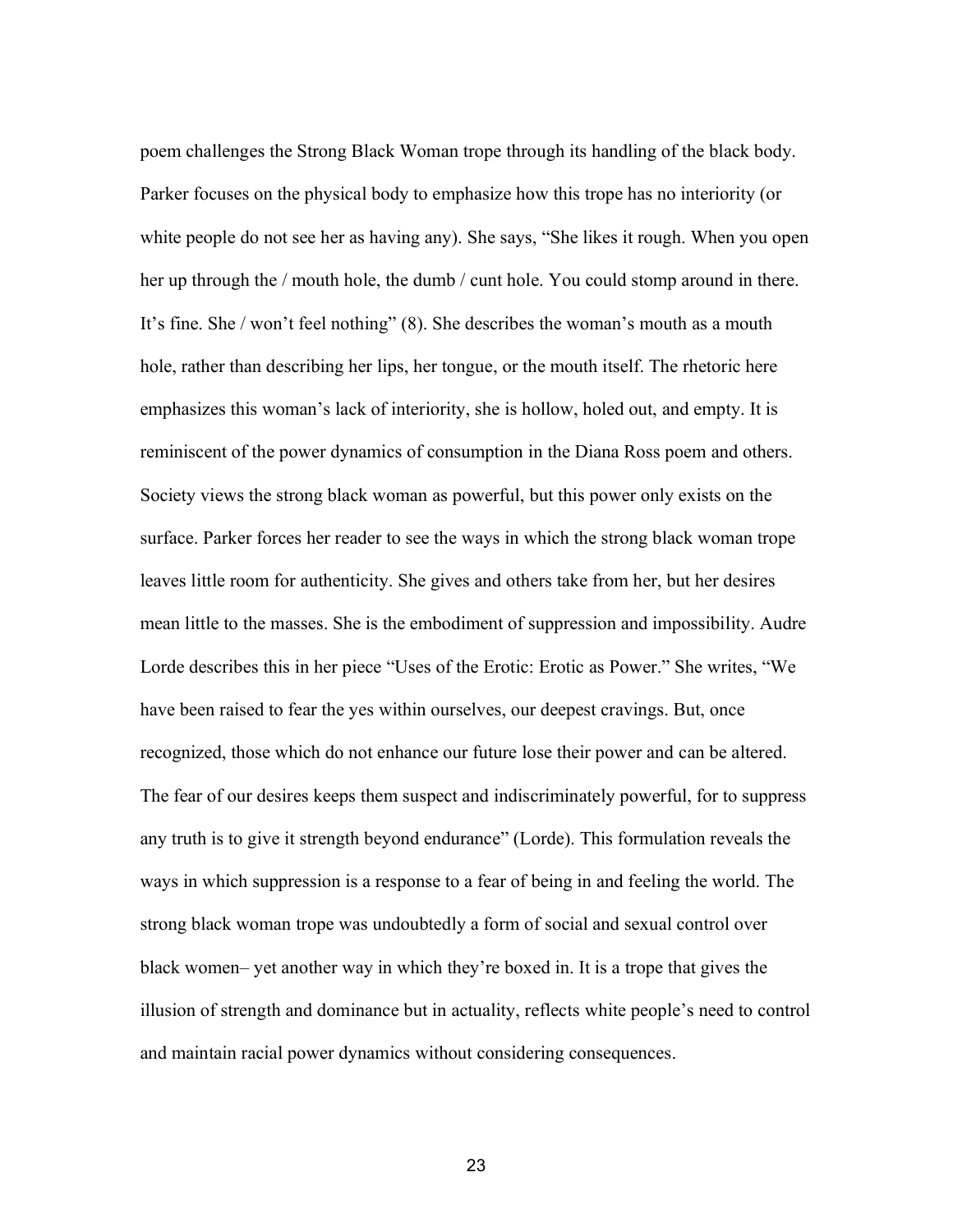Explorations of consumption and taste continue in Parker's poem "Magical Negro #89: Michael Jackson in Blackface on a Date with Tatum O'Neal, 1970s." The speaker of this piece does not seem to be Jackson or O'Neal, but rather, an embodiment of both. She's grappling with issues of race and youth in a way that reflects the controversy surrounding Jackson and O'Neal's relationship. Both individuals gained stardom at an early age and experienced the scrutiny of the spotlight. The speaker relays this when she says, "Grown-up / is when the other you eats you, when / what you allow is a monster" (69). This is interesting because it points to their struggle as adults living in the shadows of their youth, but it also follows Tompkins theories about consumption. The act of taking on a new persona, through skin bleaching like Jackson or drug addiction like O'Neal, is both liberating and exasperating. The growing up Parker points to here is a kind of assimilation or conformity. One must abandon the authentic self in order to become the expected self. This is Parker's point here. White supremacy requires black men and women to sacrifice authenticity, history, and culture. This takes shape in the lines "I imagine / telling my dad I'm buying parsnips / and laugh at the way he would say Girl / don't you know you're a Negro? What/ in the hell? A confession is: in this moment I do not know precisely how parsnips taste, only that I've had them before– some dinner party" (68). The speaker subconsciously buys and consumes an unfamiliar fare– one that she does not particularly enjoy, but it reminds her of power and privilege. As if buying, tasting, and consuming parsnips will translate into a life of affluence. Taste takes a backseat to the symbolic here. A parsnip does not please the senses, but it represents something particular to the speaker–something more systematic and troubling.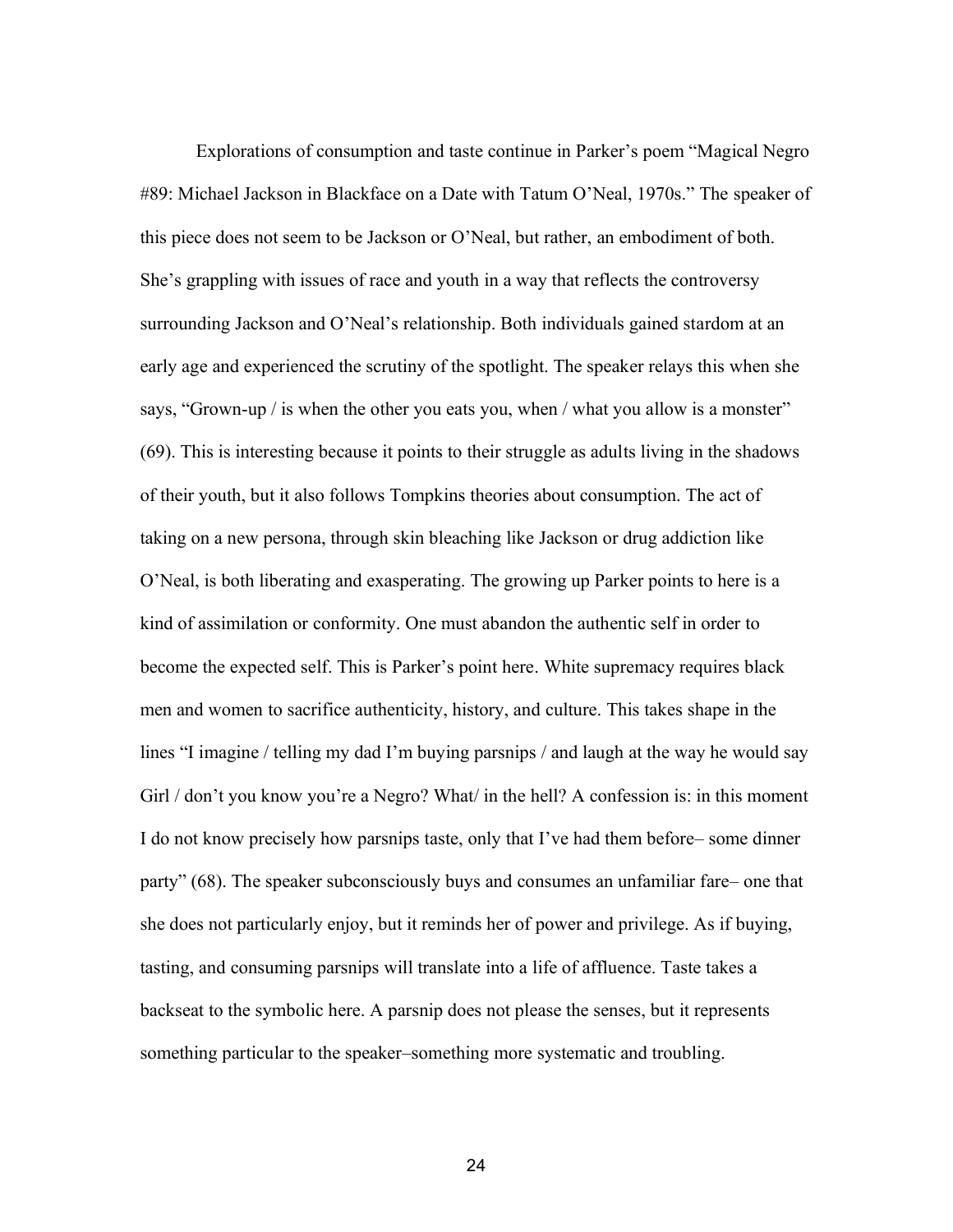It is troubling because this feeling reflects the hunger and desire to fit into the white, patriarchal mold. Parker explores this experience in her poem "Preface to a Twenty Volume Joke Book," a piece that centers on hunger and taste not only as they relate to eating or sexual intercourse, but as they relate to black women navigating the world. The speaker craves validation from the world, a type of positive reinforcement that it refuses to give her. She says, "And dream about a life of tasting/ And get so hungry I could die" (80). The life of tasting is a life without fear, apprehension, or oppression. It is the privilege of being white and by extension, safe. It also refers to a desire to be desired. She continues "No one tells me I'm beautiful / I dream about tasting" (81). Hunger is mentioned in several poems peppered throughout Parker's book. Even if the speaker were stuffed to the brim, this hunger would persist. This is because the craving can never be satisfied so long as men and white people dictate and legislate black women's lives. Through themes of hunger, this poem also challenges readers to recognize the ways in which women are objectified. Parker situates the female form in a way that illustrates this point. She says, "I butter my skin / A curse I drink and drink" (81). Parker describes moisturizing the body as "buttering," a verb that might seem relegated to culinary pursuits, rather than self-care. This portrayal might depend on cultural perspectives, but the rhetorical decision in this context reflects the sentiment of the poem, which hinges on taste, appetite, and desire. The speaker treats her body as an object, as an extension, rather than embodiment of her.

Parker objectifies the body for rhetorical purposes through rhetorical means. The body is often symbolized by a question mark. In both "Preface to a Twenty Volume Joke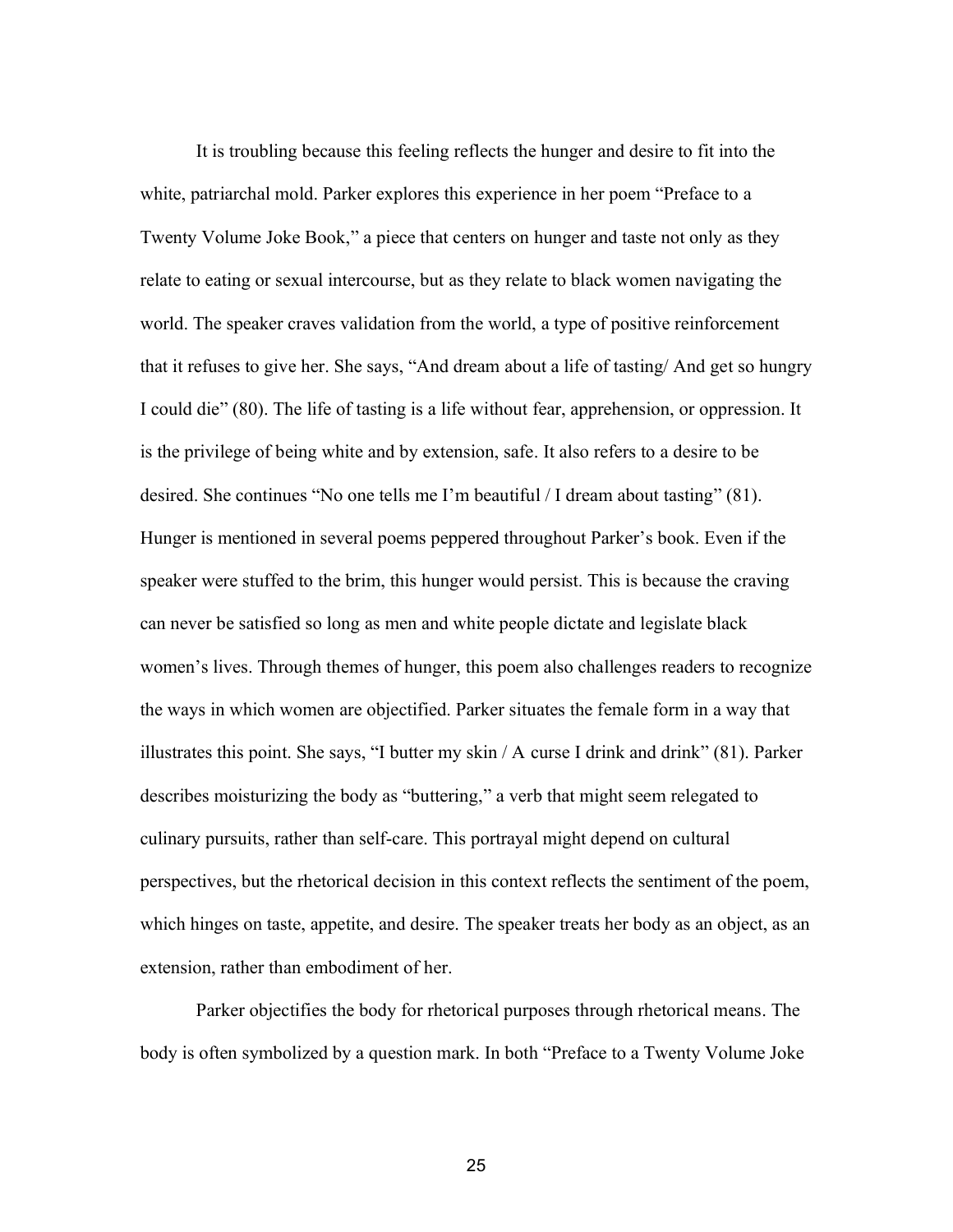Book" and "The History of Black People" Parker uses this punctuation mark to emphasize the uncertainty, ambiguity, and complexity that surrounds blackness. Parker's continued use of this metaphor explains and explores the ways in which black women experience their bodies. In "Preface to a Twenty Volume Joke Book" she says, "Literally my body / shaped like a question mark / I am trying to get lower to the ground / I am trying to breathe the soil" (82). Here Parker describes the body as leaning towards inquiry. She couples this description with the sensory experience of trying to "breathe the soil," or become one with the earth. The uncertainty between the speaker, her body, and nature is indicative of her sense of alienation. Here, Parker is getting closer to what Spillers described as "the flesh." The speaker uses the question mark in place of her body to reconcile her ancestors' past and all that has transpired in its wake. Spillers uses the flesh similarly, "If we think of the "flesh" as primarily narrative, then we mean its seared, divided, ripped-apartness, riveted to the ship's hole, fallen, or "escaped" overboard" (67). I believed Forché compared to Spillers in that she, too, uncovered stories hidden within the body, but Parker addresses the specific tragedies that have only been experienced by black people and how those histories manifest in the present. Spillers shows us that the flesh can only accurately articulate trauma that is felt by and resides in black bodies. Parker is a woman, but more importantly, she is a black woman. This distinction is important to make here because she cannot subvert the phallocentric tradition without also contending with the white feminist forces that uphold racism, and by extension, patriarchy. This is why it often feels as if the speaker (in this poem and others) wants to return to the beginning, before enslavement, colonization, or systemic racism. These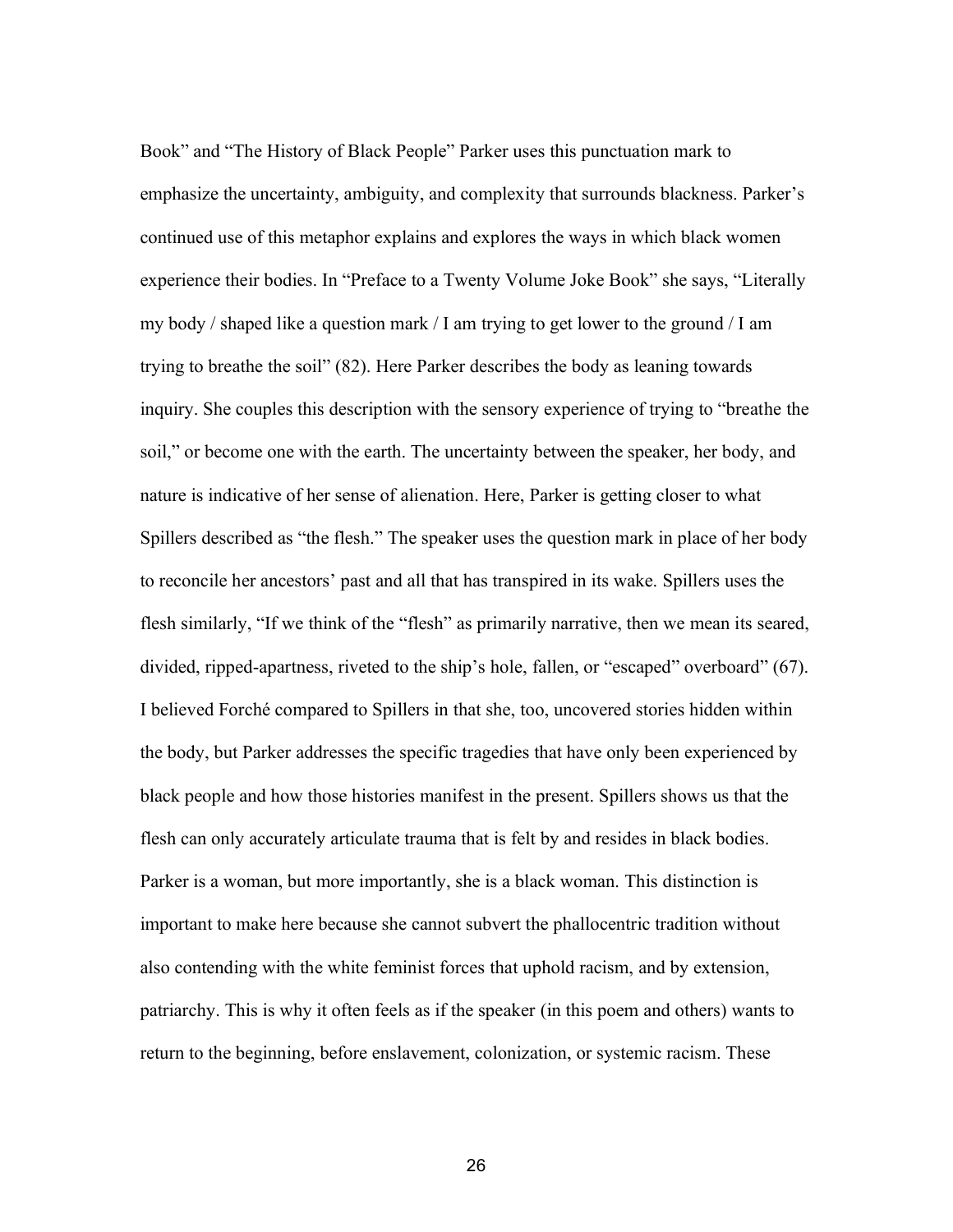feelings derive from an upbringing in a colonial culture that is more keen on maintaining its reputation than explaining and making reparations for its evil history. One step toward reparation lies in the bending of logic and comfort, question marks and flesh.

This is further proven by Parker's poem "The History of Black People." In the fourth section of this prose piece, the speaker says, "On the first page of every library book / there's a question mark for us, backs bent out of exclamation. We don't know any of your words / but our children have licked them up in pools / of sweat" (28). These lines, too, call back to slavery and the purposeful ways in which white settlers forced African slaves to assimilate to their culture. Parker uses library books and question marks to illustrate how white settlers in America and missionaries in Africa forced their language, so-called knowledge, and religions onto Africans and African slaves. She then takes a sensory turn, naming this assimilation a "licking up pools of sweat" because not only were they thirsty, or hungry, from slave labor, but they craved a past that had been stolen from them. These layers of feeling and symbolism reflect Parker's attention to the senses as a means of shattering the shell of the past. As Coghlan says, it is "The intersection of spacial memory and gustatory experience," (13) via the senses, that explains something not easily attainable through language. The pain and trauma from the past cannot necessarily manifest in thoughts, but rather, can be found in feeling.

Morgan Parker's book asks us to "...consider the way sensuous experience is or isn't shared, can or can't be felt in common, and more to the point, which senses do or don't come to matter when we're reading" (Coghlan). It also poses the question of whose senses come to matter when we're reading. *Magical Negro* urges its readers, whether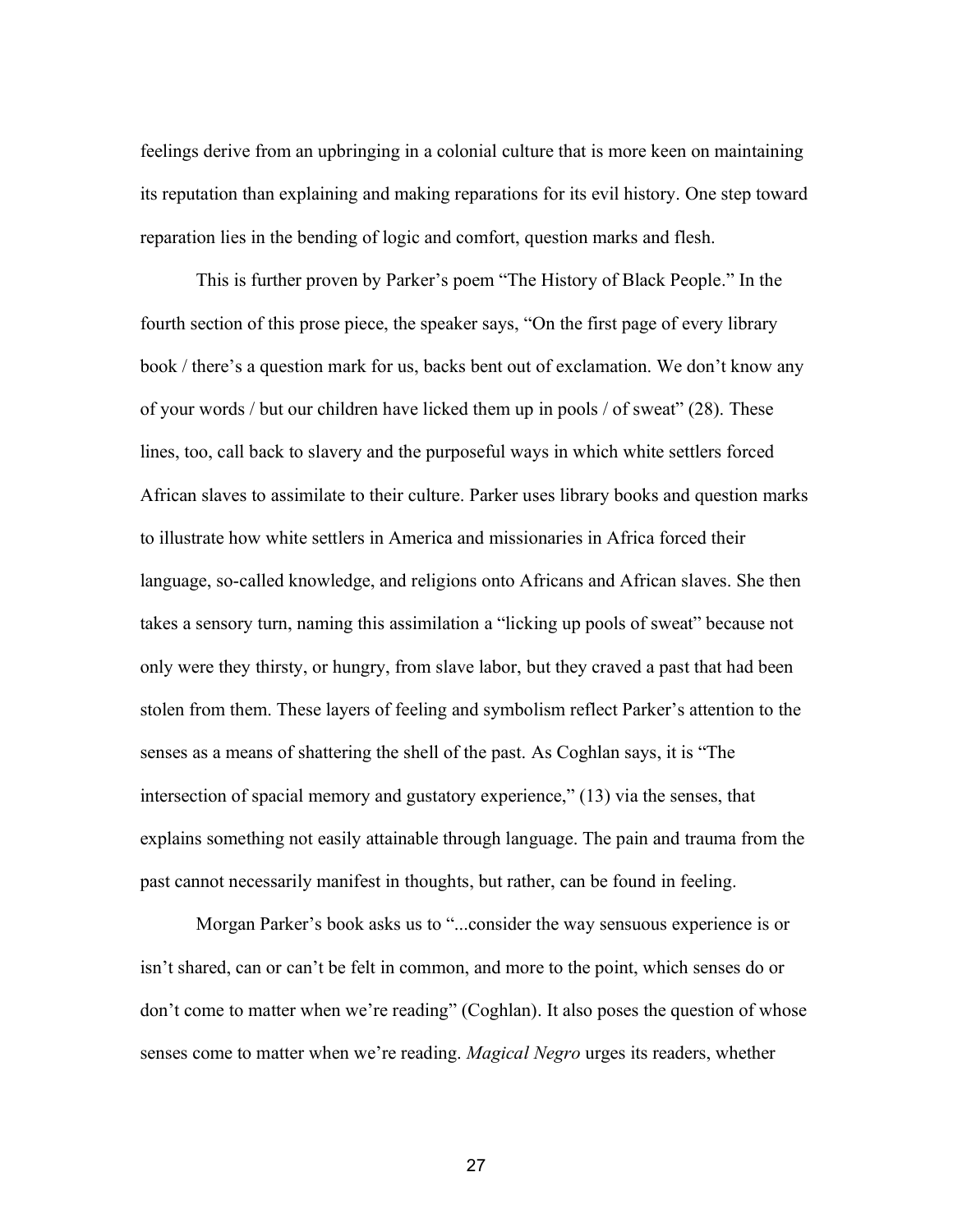explicitly or implicitly, to value black women's bodily experiences. Their senses matter. Through the senses, particularly taste and tasting, Parker taps into histories, traumas, and pain that is not easily articulated. The body holds onto suffering in a way that the mind does not. It is through the senses and through the body that Parker reveals the ways in which black women are continuously disenfranchised. This is evident in Parker's use of hunger, a craving that signifies lack. Yet, as Cixous posits, there is no shame in this lack: "We're stormy, and that which is ours breaks loose from us without our fearing any debilitation. Our glances, our smiles, are spent; laughs exude from all our mouths; our blood flows and we extend ourselves without ever reaching an end: we never hold back our thoughts, our signs, our writing: and we're not afraid of lacking" (878). The interplay between sexual intercourse and eating, as acts of dominance and weakness, or the body bending like a question, do not weaken Parker's portrayal of women. In fact, quite the opposite. Women have been socialized to stifle the resulting pain from these practices, to face it as a stranger or foe. This act of suppression, as Lorde posits, does not eliminate its existence, but rather, makes it stronger. By prioritizing the senses and the body, Parker uncovers the truths of the world and of black and whiteness. She challenges the patriarchal order through this prioritization and through reclaiming black women's subjectivity.

Feeling, whether registered by sight, smell, taste, touch, or sound, is valid in its own right. It is, as Lorde claims, how women recover the joy, love, and pleasure that has been suppressed. It is also the method of reclaiming the yin to our pleasure's yang– the pain that we've buried. Morgan Parker, Jorie Graham, and Carolyn Forché emphasize the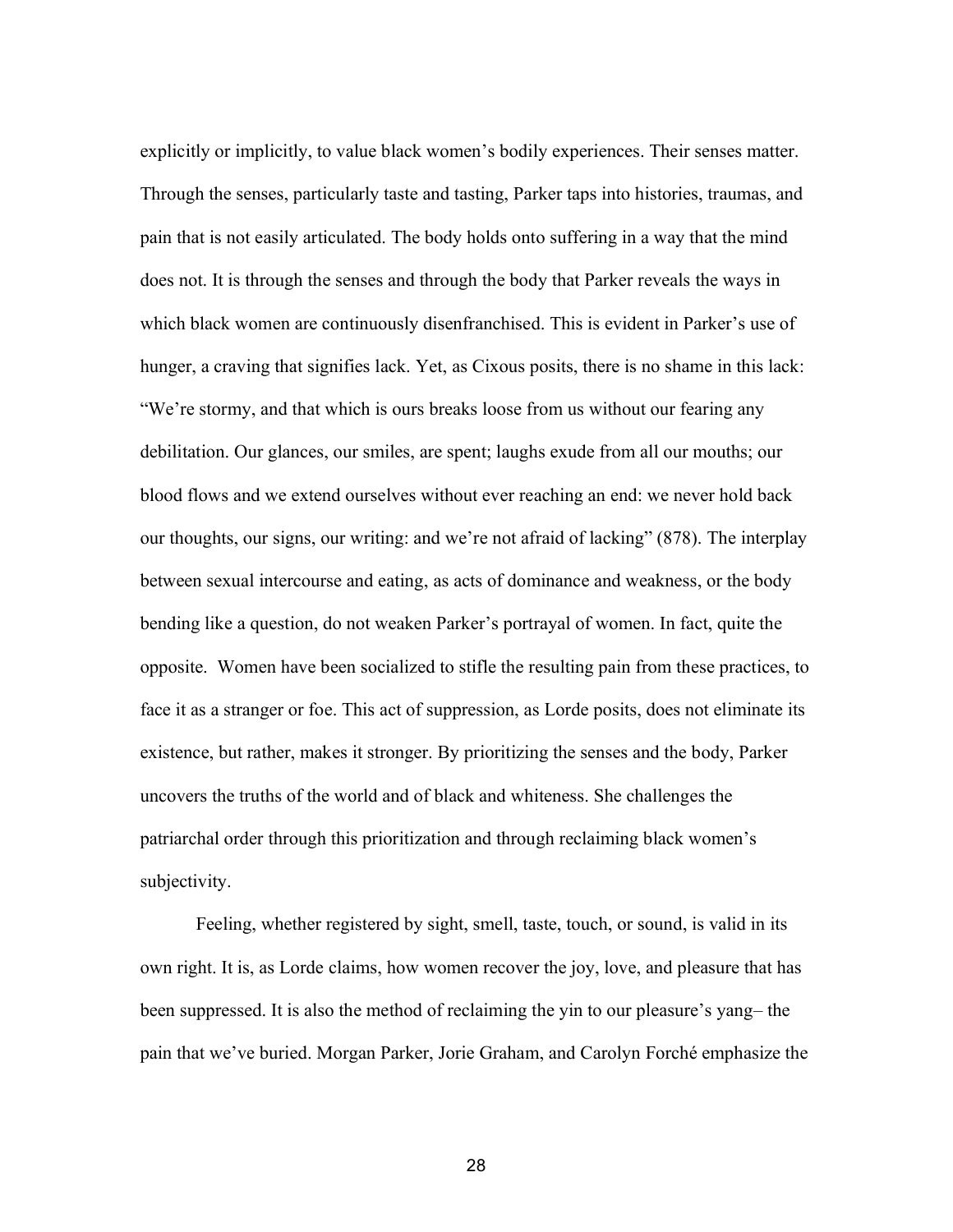ways in which bodily experiences reveal internal struggles like existence, spirituality, sexuality, history, and trauma. Negative emotions are equally valuable to this analysis. A close social worker friend recently urged me to "lean in." She was not just referring to the positive moments of feeling that we might encounter, but she was also advising me to lean into the painful ones. Women live lives that are fraught with pain. We have been socialized to stifle this pain, to face it as a stranger or foe. This act of suppression does not eliminate pain's existence. Negative emotions do not evaporate or lift off into the breeze– they become displaced. The body holds onto this suffering. The access point resides somewhere in poetry, somewhere in the motion of women writing for women. By prioritizing the senses, women uncover the truths of the world and of ourselves. Women challenge the patriarchal order through this prioritization and through reclaiming our subjectivity. Creation in and of itself is a powerful, sensory act. It relies on the merging of the physical with the psychological, or the inner with the outer. To discount sensual literature, then, is to ignore the disparate, collective experiences of women and the power that comes from listening to our bodies and the world.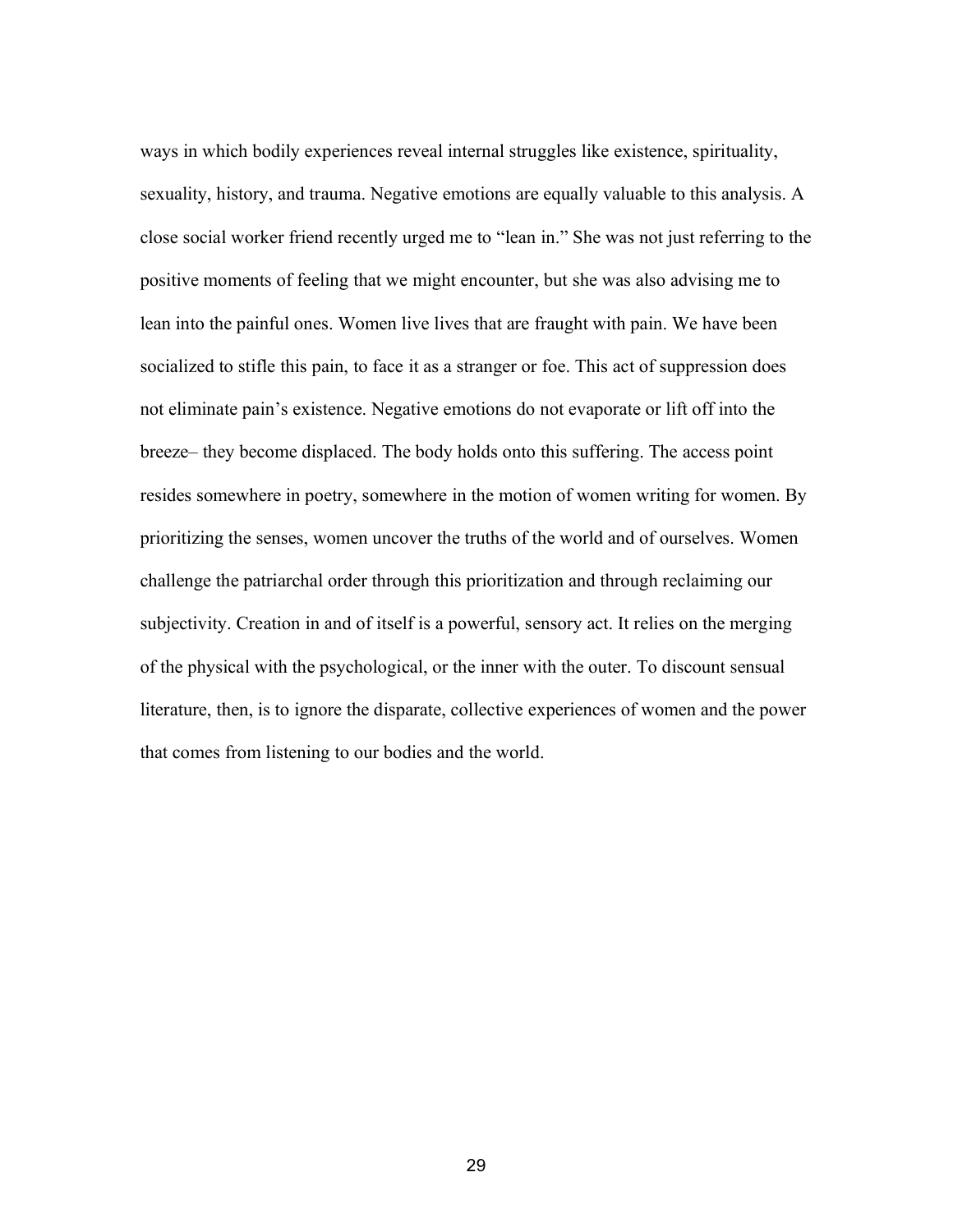#### BACKGROUND LIST

J. Michelle, Coghlan. "Tasting the Archive: Nineteenth-Century American Literature and the Sensory Turn." *Resilience: A Journal of the Environmental Humanities*, vol. 5, no. 3, 2018, pp. 10–30. *JSTOR*, www.jstor.org/stable/10.5250/resilience.5.3.0010. Accessed 3 Dec. 2020.

Lorde, Audre. "Uses of the Erotic: Erotic as Power." *The Crossing Press*, 1984.

Tompkins, Kyla Wazana. *Racial Indigestion: Eating Bodies in the 19th Century*. NYU Press, 2012. *JSTOR*, www.jstor.org/stable/j.ctt9qg65w. Accessed 5 Dec. 2020.

Cixous, Helene. "The Laugh of the Medusa." *Signs*, vol. 1, no. 4, (1976), pp. 875-893.

Coghlan, Michelle. "Tasting the Archive: Nineteenth-Century American Literature and the Sensory Turn." *Resilience: A Journal of the Environmental Humanities*, vol. 5, no. 3, 2018, pp. 10–30. *JSTOR*,

www.jstor.org/stable/10.5250/resilience.5.3.0010. Accessed 29 Oct. 2020.

Crutchfield, Jandel, et al. "Colorism and the Poetics of Resistance Among Black Youth: An Application of the Colorist-Historical Trauma Framework." *Journal of Black Studies*, vol 51, no. 8. Pp. 813-831. EBSCOhost,

Fairfax, Colita Nichols. "The Need To Be: Since 1619, Trauma and Anti-Blackness." *Phylon (1960-)*, vol. 57, no. 1, 2020, pp. 56–75. *JSTOR*, www.jstor.org/stable/26924987.

doi:10.1177/0021934720935849.

Ferguson, Roderick A. "Of Sensual Matters: On Audre Lorde's 'Poetry Is Not a Luxury'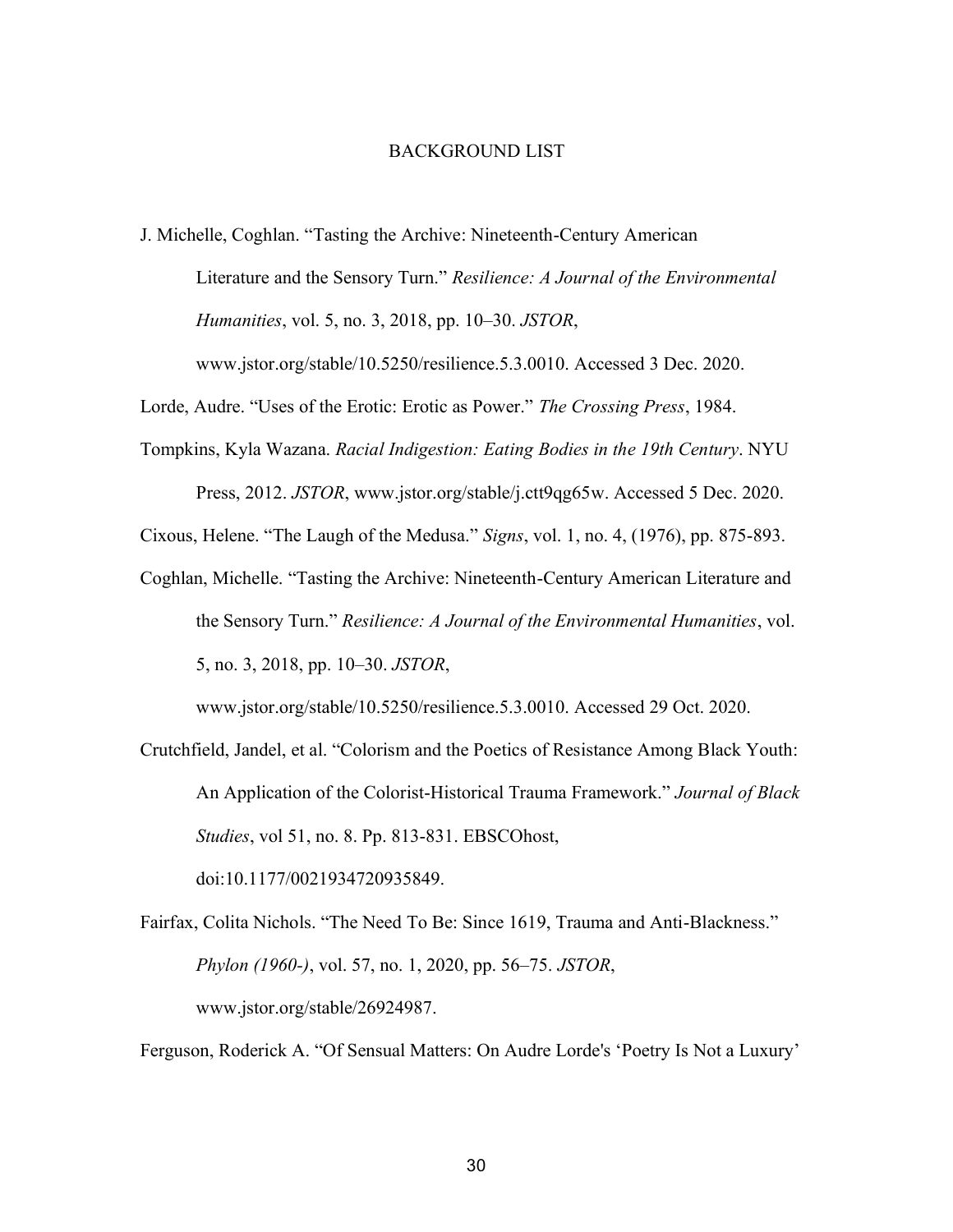and 'Uses of the Erotic.'" *Women's Studies Quarterly*, vol. 40, no. 3/4, 2012, pp.

295–300. *JSTOR*, www.jstor.org/stable/23333505.

Forché, Carolyn. *The Country Between Us*. Copper Canyon Press, 1981.

Graham, Jorie. "Tennessee June." Poetry Foundation, 2020.

Graham, Jorie. "Mother's Hands Drawing Me." Poetry Foundation, 2020.

Graham Jorie. "The Errancy." Poetry Foundation, 2020.

Lorde, Audre. "Uses of the Erotic: Erotic as Power."

- Low, Kelvin E.Y. "The Sensuous City: Sensory Methodologies in Urban Ethnographic Research." *Ethnography*, vol. 16, no. 3, 2015, pp. 295–312. *JSTOR*, www.jstor.org/stable/26359096.
- Macpherson, Fiona. "Taxonomising the Senses." *Philosophical Studies: An International Journal for Philosophy in the Analytic Tradition*, vol. 153, no. 1, 2011, pp. 123–

142. *JSTOR*, www.jstor.org/stable/41487620. Accessed 29 Oct. 2020.

Morgan, Joan. "Why We Get Off: Moving Toward a Black Feminist Politics of Pleasure." *The Black Scholar*, vol. 45, no. 4, 2015, pp. 36–46.

Parker, Morgan. *Magical Negro.* Tin House Books, 2019.

Spillers, Hortense J. "Mama's Baby, Papa's Maybe." *Feminisms*, 1987, pp. 384– 405.,doi:10.1007/978-1-349-14428-0\_24.

Rooney, Kathleen. "'Why Do You Feel Comfortable': On Morgan Parker's

'MagicalNegro.'" *Los Angeles Review of Books*, 25 Feb. 2019, lareviewofbooks.org/article/why-do-you-feel-comfortable-on-morgan-parkersmagical-negro/.